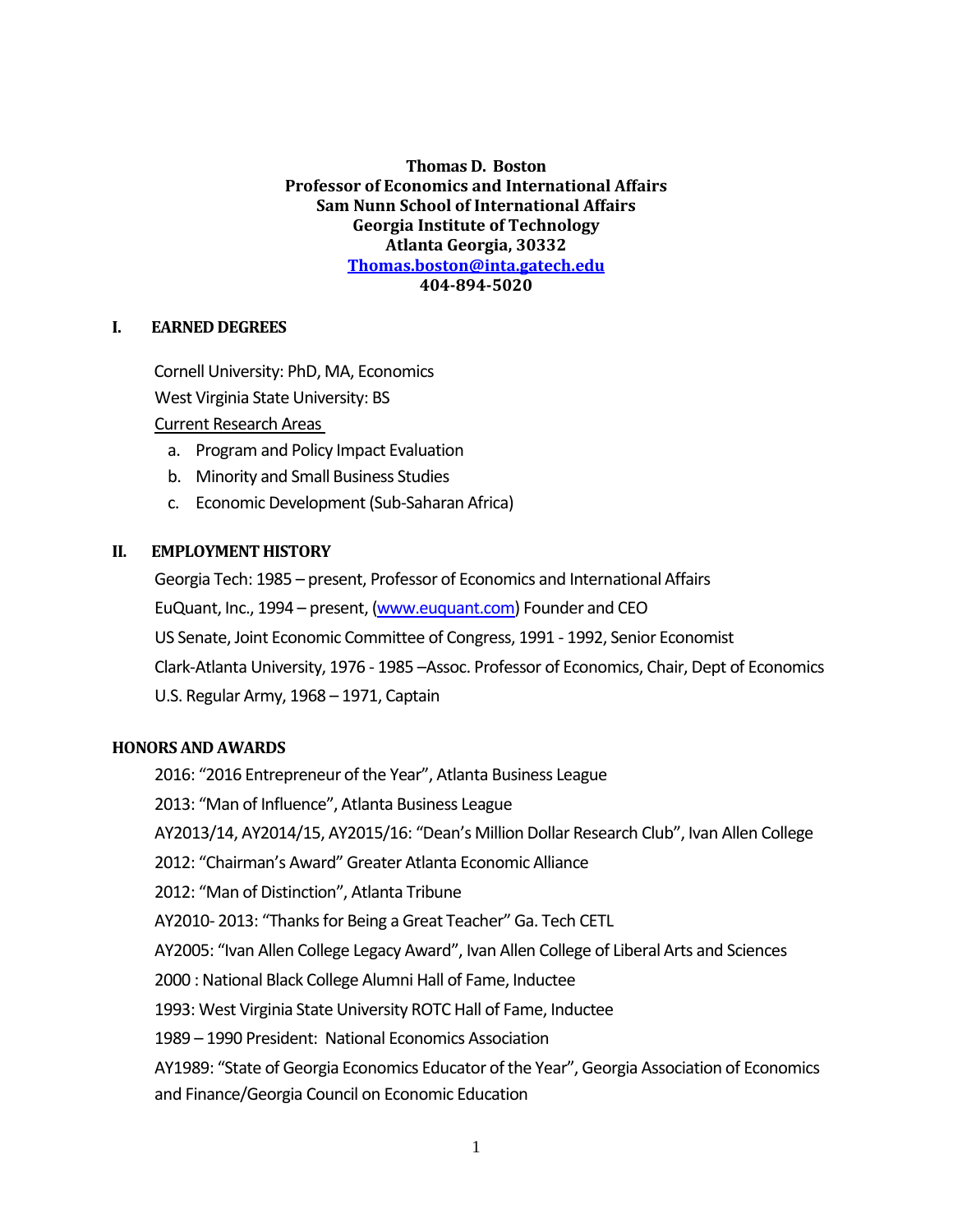AY1988: "George C. Griffin Undergraduate Faculty of the Year" SGA, Georgia Tech AY1981: "Outstanding Undergraduate Professor", SGA, Clark-Atlanta University 1970: "Vietnam Service Medal & Purple Heart", Officer, U.S. Army Infantry

## **III. RESEARCH, SCHOLARSHIP, AND CREATIVE ACTIVITIES**

## **A. PUBLISHED BOOKS, BOOK CHAPTERS, AND EDITED VOLUMES**

#### **Authored Books**

Boston, Thomas D. ed., 2002. *Leading Issues in Black Political Economy*. New York: Transaction Press

Boston, T.D. 1999. *Affirmative Action and Black Entrepreneurship.* New York: Routledge Press.

T. Boston. 1998. *Race, Class and Conservatism*. London: Allen & Unwin, Inc.

Boston, Thomas D. and C. Ross. 1997. eds., *The Inner City: Urban Poverty and Economic Development in the Next Century*. New York: Transaction Press, 1997.

Boston, Thomas D. 1997. ed., *A Different Vision: African American Economic Thought. Vol. 1.*  New York: Routledge

Boston, Thomas D. 1997. ed., *A Different Vision: Race and Public Policy, Vol. 2*. New York: Routledge

## **Refereed Book Chapters**

Boston, T. (2015) "Macroeconomic Policies" In *The Sage Encyclopedia of World Poverty,*  Second Edition. eds. J. Geoffrey Golson, M. Odekon.

Boston, T. and Jon Schmid. (2015) "Poverty Gap Index" (2015) In *The Sage Encyclopedia of World Poverty,* Second Edition. eds. J. Geoffrey Golson, M. Odekon.

Boston, T. and Jon Schmid. (2015) "Cash and In-Kind Payments" (2015) In *The Sage Encyclopedia of World Poverty,* Second Edition. eds. J. Geoffrey Golson, M. Odekon.

Boston T and Erin Sexton, (2015) Endemic Poverty" (2015) In *The Sage Encyclopedia of World Poverty,* Second Edition. eds. J. Geoffrey Golson, M. Odekon.

Boston T and Erin Sexton, (2015) "Malawi" (2015) In *The Sage Encyclopedia of World Poverty,*  Second Edition. eds. J. Geoffrey Golson, M. Odekon.

Boston T. and Justin Bunch ad Yameen Huq, (2015) "Millennium Promise Alliance". In *The Sage Encyclopedia of World Poverty,* Second Edition. eds. J. Geoffrey Golson, M. Odekon.

Boston, Thomas D. (2014). Public Housing Demolition and Neighborhood Revitalization. In *Planning Atlanta: Ruins and Resurgence*, ed. Harley Etienne and Barbara Faga. New York: APA Planners Press, pp 123 – 138.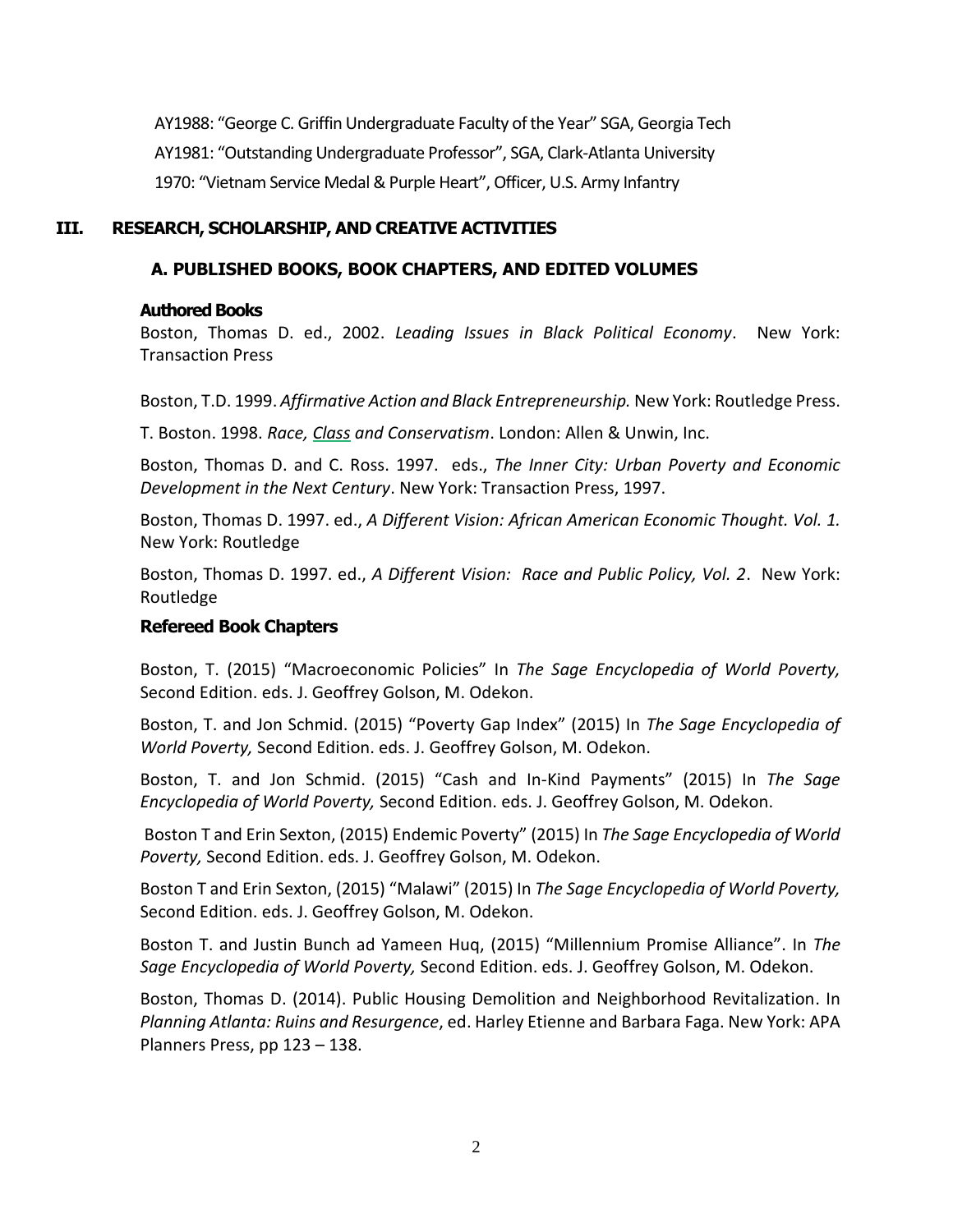Boston, Thomas D. 2006. The Role of Black-owned Businesses in Black Community Development. In *Jobs and Economic Development in Minority Communities: Realities, Challenges, and Innovation*, ed., Paul Ong, Philadelphia: Temple University Press: 161 – 175.

Boston, Thomas D. 2005. Environment Matters: The Socio-economic Mobility of Public Housing Residents in Mixed-Income Communities. In *Housing Issues and the African American Community*, ed. Robert Holmes. Southern Center for Studies in Public Policy Publication, Clark-Atlanta University, pp. 145 – 170.

Boston, Thomas D. 2005. Black Patronage of Black-owned Businesses and Black Employment. In *African Americans in the U.S. Economy*, eds., Cecilia Conrad, Whitehead, J., Mason, P., and Stewart, J. New York: Rowman & Littlefield Publishers, Inc., 2005: 373 – 377.

Boston, Thomas D. and Usha Nair-Reichert. 2004. The Conceptualization and Implementation of Affirmative Action in the United States, India and Brazil. In Struggle Against Discrimination: Studies on Human Rights, ed. Pierre Sané. Paris: United Nations Educational, Scientific and Cultural Organization, UNESCO: 111-168.

Boston, Thomas D. 2000. Minority Business Trends. In America Becoming: Racial Trends and Their Consequence. ed., Smelser, N., Wilson, W.J. and Mitchell, F. eds. Washington, D.C.: National Academy of Science Press, 190 -221.

Boston, Thomas D. 1999. Generating Jobs through African American Business Development. In *Readings in Black Political Economy*. eds., J. Whitehead and C. Harris. Dubuque: Kendall-Hunt,: 305 -10.

Boston, Thomas D. 1996. Status of the African American Labor Force with Projections and Policies for the Year 2000. In *One Third of a Nation Vol 1*. eds.U. Oyemade and L. Morris. Washington, D.C.: Howard University Press

Boston, Thomas D. 1991. Race, Class and Political Economy: Reflections on an Unfinished Agenda. In Exploitation and Exclusion: Race and Class in Contemporary U.S. Society. eds. A. Zegeye, L. Harris, and J. Maxted eds., New York: Hans Zell Publishers: 142-157.

## **B. REFEREED PUBLICATIONS**

#### **Published Journal Articles**

Boston, Thomas D. 2016. "Housing Solutions for Low Income Families: The Standard for Quality and Sustainability" *City & Community.* 15:4. 367-371.

Myungje Woo, C. Ross and T. Boston 2014. "Do Megaregions Produce Greater Regional Convergence or Divergence? *Journal of Urban Planning and Development* Vol 10. 1061

Boston, Thomas D. 2011. A National Building Process. *Harvard International Review*, correspondence. Vol XXXII, No2 Summer 2011: 4 (response to Jeffrey Sachs).

Boston, Thomas D. 2011. Minority Report: Expanding Opportunities for Everyone, *Democracy Journal,* summer: 28-34.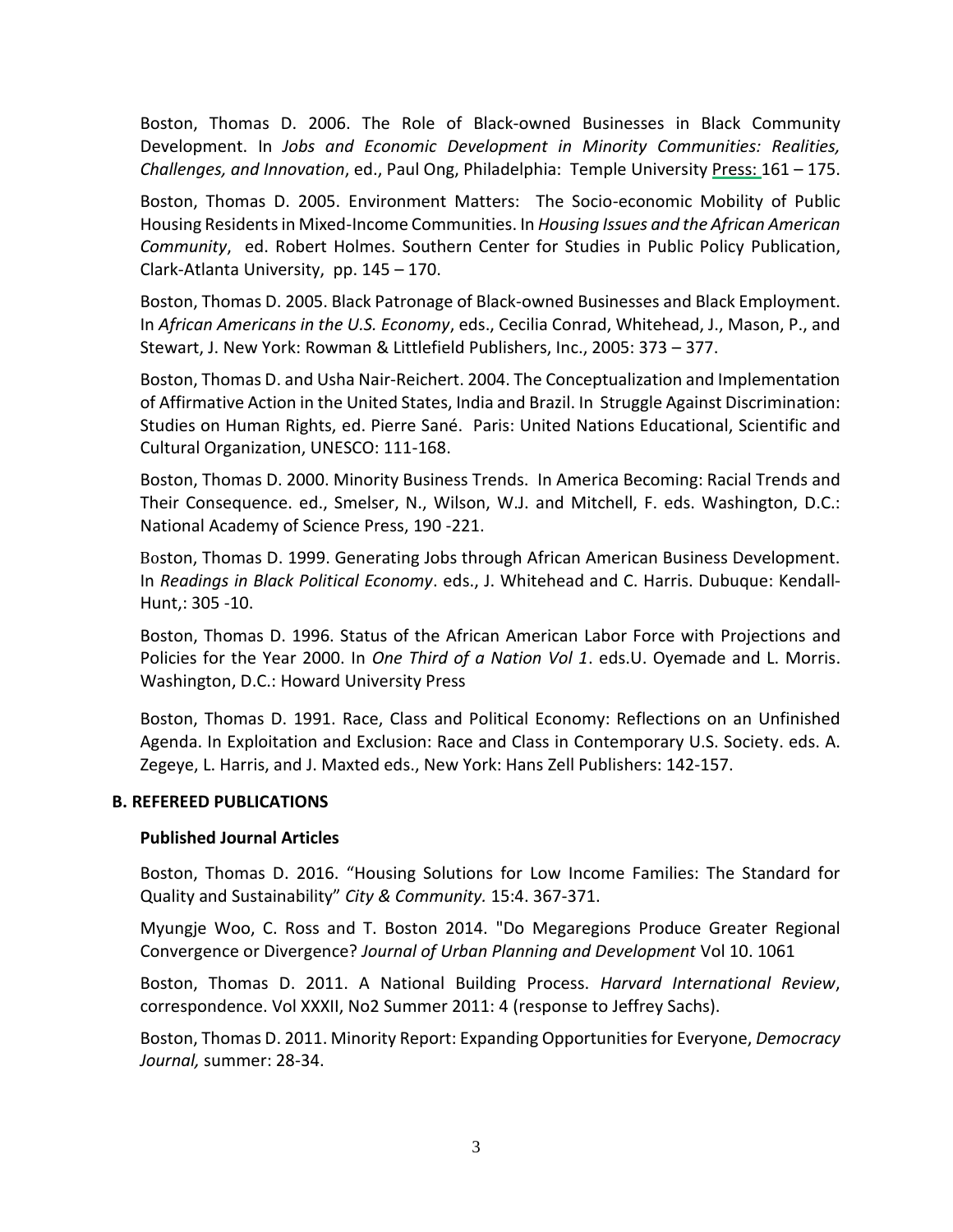Boston, Thomas D and Linje Boston. 2007. Secrets of Gazelles: Differences between African American High-Growth Oriented Entrepreneurs and Other Small Business Owners" *The Annals of the American Association of Social and Political Science* vol. 613:108 - 130

Boston, Thomas D. 2007. The Best Practices In Supplier and Employment Diversity and Lending Programs for Disadvantaged Businesses, *Proceedings of the International Seminar on Advancing Equity and Racial Inclusion.* Inter-American Development Bank Conference. Brasilia, Brazil . April ,2005.

Boston, Thomas D. 2005. The Effects of Revitalization on Public Housing Residents: A Case Study of the Atlanta Housing Authority. *Journal of the American Planning Association*. vol 71, no 4. Autumn:393- 407, with Response to Comment, p. 410.

Boston, Thomas D. and Usha Nair-Reichert. 2003. Affirmative Action: Perspectives from the United States, India and Brazil. *The Western Journal of Black Studies*, Vol. 27, no 1 : 3-14.

Boston, Thomas D. 1996. Location Preferences of Successful African American-owned Businesses in Atlanta" *Review of Black Political Economy*, Vol. 24. nos. 2-3: 337-357.

Boston, Thomas D. 1995. Characteristics of Black-owned Corporations in Atlanta: with comments on the SMOBE Undercount" *Review of Black Political Economy*, Vol. 23 No. 4:85- 100.

Boston, Thomas D. and C. L. Ross. 1993. "The Struggle for Economic Empowerment" Colloquia: *Cornell Journal of Planning and Urban Affairs*, , Vol. 20 (1993):12-16.

Boston, Thomas D. 1992. Sixteenth Century Expansion and the Economic Decline of Africa. *Review of Black Political Economy*, Vol. 20 No. 4 :5-38.

Boston, Thomas D. 1991. "W.E.B. Du Bois and the Historical School of Economics" American Economic Review, Papers and Proceedings, Vol. 81 No. 2: 303-306

Boston, Thomas D. 1990. A Common Destiny: How does it Compare to the Classic Studies of Black Life in America. American Economic Review, Papers and Proceedings.

Boston, Thomas D. 1990. Segmented Labor Markets: New Evidence from a Study of Four Race/Gender Groups. *Industrial and Labor Relations Review*, Vol. 44 No. :99-115.

Ross, C., T. Boston and J. Cheek. 1990. Private Sector Provision of Transit Services: A Case Study. *Journal of Urban Planning and Development*, Vol. 116 No. 1: 48-57

Boston, Thomas D. 1987. Black Business Development: Historical Problems, Contemporary Outlook" *Benjamin E. Mays Monograph Series*, Vol. 1 No. 1, pp. 21-33.

Boston, Thomas D. 1985. Racial Inequality and Class Stratification: Contributions to a Critique of Black Conservatism, *Review of Radical Political Economics*, Vol. 17 No. 3:46-71.

Boston, Thomas D. 1983. Capitalist Development and Afro-American Land Tenancy," *Science and Society*, Vol. XLVI, No. 4 (Winter 1982/83):455-460.

Boston, Thomas D. 1982. On the Transition to Feudalism in Mozambique. *Journal of African History*, Vol. 8 No. 44. Winter 1981/82:182-187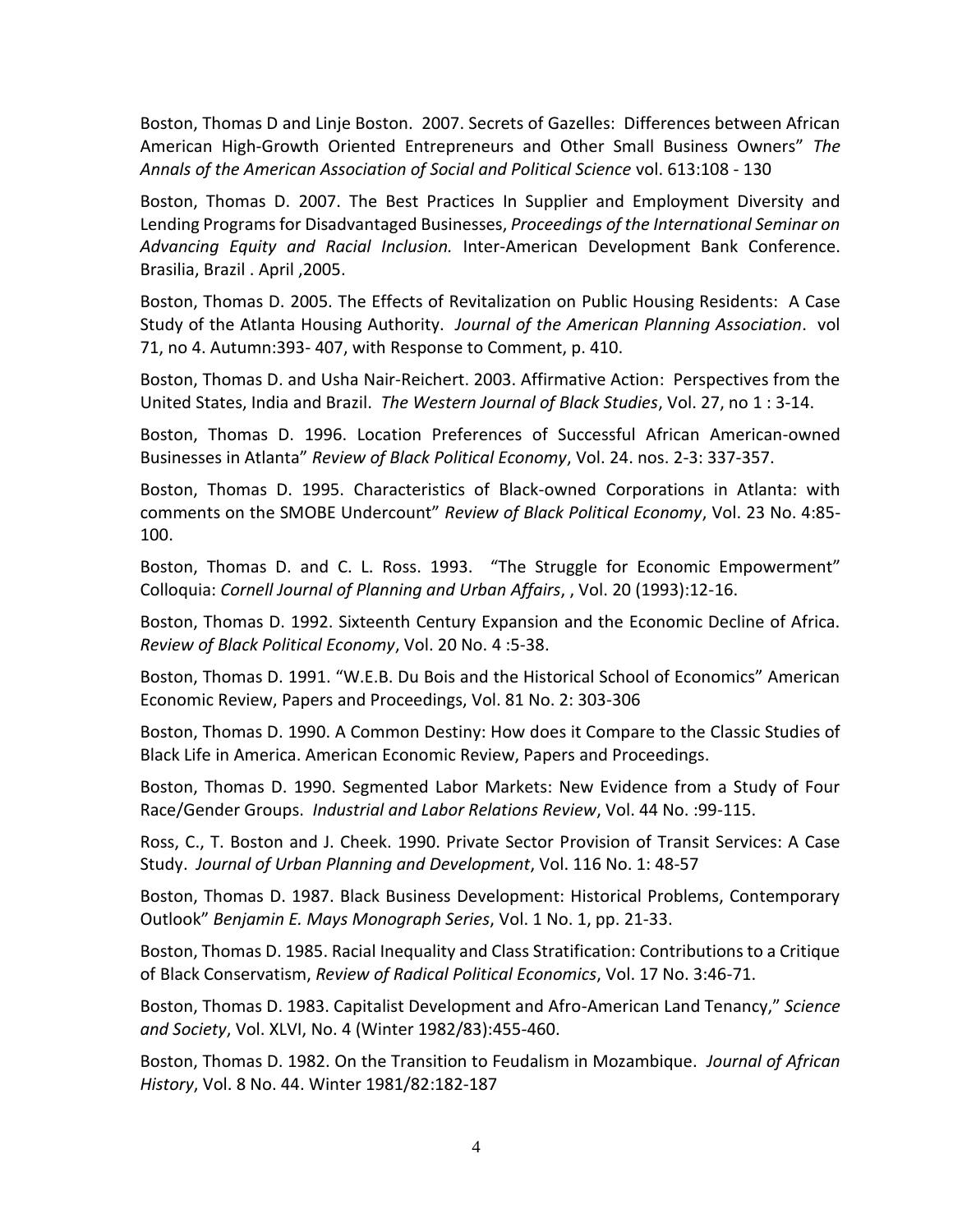Boston, Thomas D. (1987) "Race and Conservatism in Economic Analysis" Journal of the Southwestern Society of Economists, Proceedings Vol. 144 No. 1, pp. 175-180.

## **GRANTS AND CONTRACTS**

## **AS PRINCIPAL INVESTIGATOR**

- 1. Title of Project: Benefit Cost Analysis of TIA, (Transportation Investment Act), Phase III Agency/Company: Georgia Department of Transportation Total Dollar Amount: \$185,000 ICOL – 51566k8 Date: Fall 2018 – Spring 2020
- 2. Title of Project: Research and Support to Implement Recommendations of the GDOT Small Business Program Evaluation Agency/Company: Georgia Department of Transportation Total Dollar Amount: \$180,000 Project No. RP 17-07 Date: August 2017 – December 2018
- 3. Title of Project: *GDOT Local Beneficiary Analysis of TIA (Transportation Investment Act) Project Expenditures: Phase II* Agency/Company: Georgia Department of Transportation Total Dollar Amount: \$178,748 Contract No: 13-30, Res Project 16-20 Date: July 2016 – April 2019
- 4. Title of Project: *Evaluation of GDOTs Small Business Program and Overconcentration in Certain Industries* Agency/Company: Georgia Department of Transportation Total Dollar Amount: \$152,866 Contract No: 02 – 142, Res Project 13 – 29 Date: December 2013 – February, 2015
- 5. Title of Project: *GDOT Local Beneficiary Analysis of TIA (Transportation Investment Act) Project Expenditures* Agency/Company: Georgia Department of Transportation Total Dollar Amount: \$164,662 Contract No: 02-143, Res Project 13-30 Date: December 2013 – February, 2015
- 6. Title of Project: *Economic Development and Workforce Impacts of State DOT Highway Expenditures* Agency/Company: Georgia Department of Transportation Total Dollar Amount: \$225,000 Date: April 2012 – March 2014
- 7. Title of Project: *Public Housing Revitalization and Family Self-Sufficiency* Agency/Company: MacArthur Foundation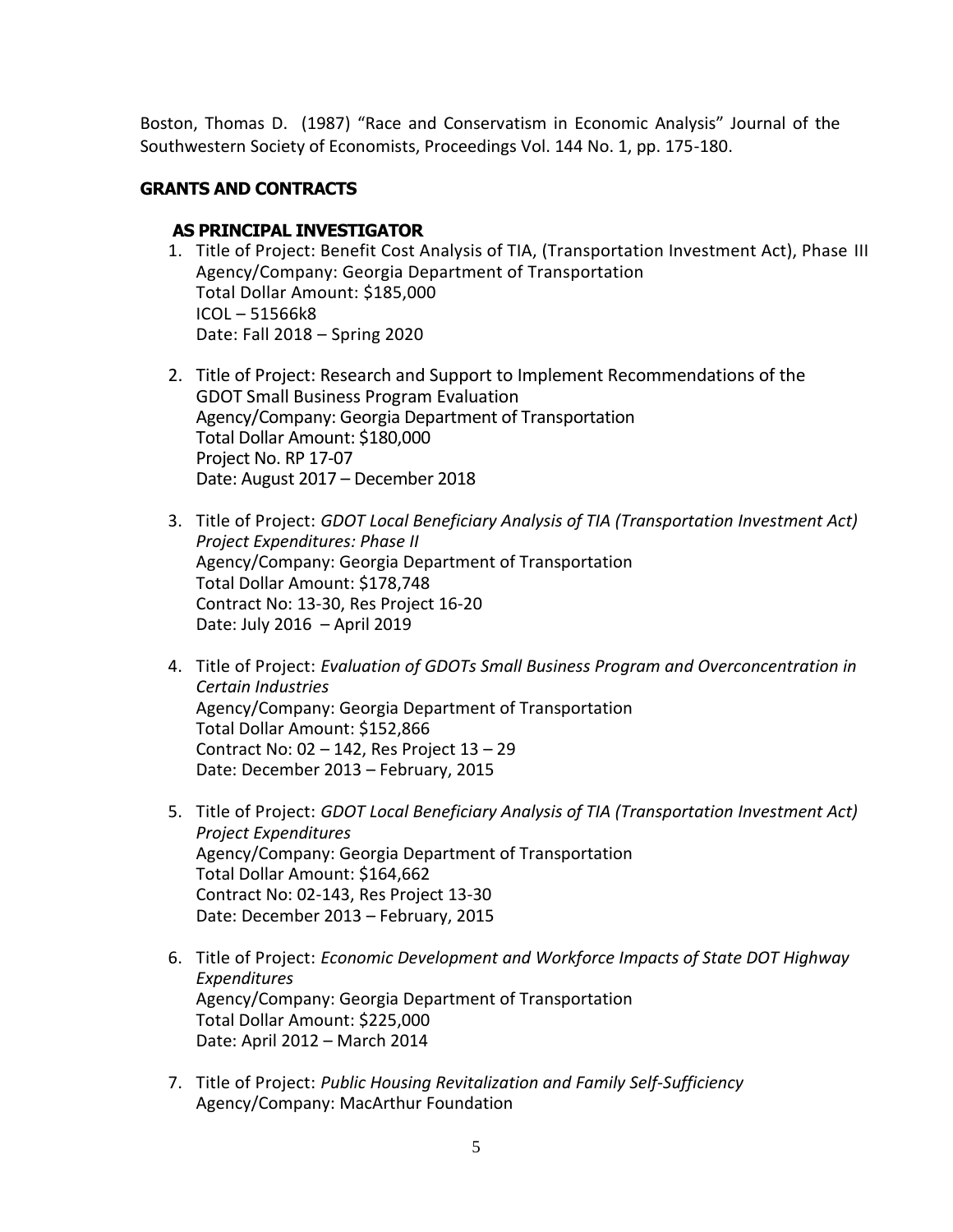Total Dollar Amount: \$50,000 Contract No: 82867 Date: 2013

- 8. Title of Project: *Evaluation of GDOTs Small Business Program and Overconcentration in Certain Industries* Agency/Company: Georgia Department of Transportation Total Dollar Amount: \$152,866 Contract No:  $02 - 142$ , Res Project  $13 - 29$ Date: December 2013 – February, 2014
- 9. Title of Project: *Evaluation of Grady Homes HOPE VI Revitalization* Agency/Company: US Dept of Housing and Urban Development & Atlanta Housing Authority Total Dollar Amount: \$678,499 Contract No: 5126656 Date: 2011
- 10. Title of Project: Evaluation of Minority Business Transformation in the Gulf Coast, Kansas City and South East Michigan Agency/Company: Kauffman Foundation/Urban Entrepreneurship Partnership Total Dollar Amount: \$74,034 Contract No: 112873 Date: 2010
- 11. Title of Project: *A Generalized Model for Evaluating the Chicago Housing Authority's Plan for Transformation* Agency/Company: MacArthur Foundation Total Dollar Amount: \$500,000 Contract No: 82867, Date: 2009
- 12. Title of Project: High Growth Black-owned Firms Agency/Company: Kauffman Foundation Total Dollar Amount: \$104,790 Contract No: 20060581 Date: 2008
- 13. Title of Project: *Affirmative Action and Black Entrepreneurship*, Agency/Company: Twentieth Century Fund Total Dollar Amount: \$50,000 Date: 1997
- 14. Title of Project: The Inner City: Urban Poverty and Economic Development in the Next Century Agency/Company: Ford Foundation Total Dollar Amount: \$15,000 Date: 1995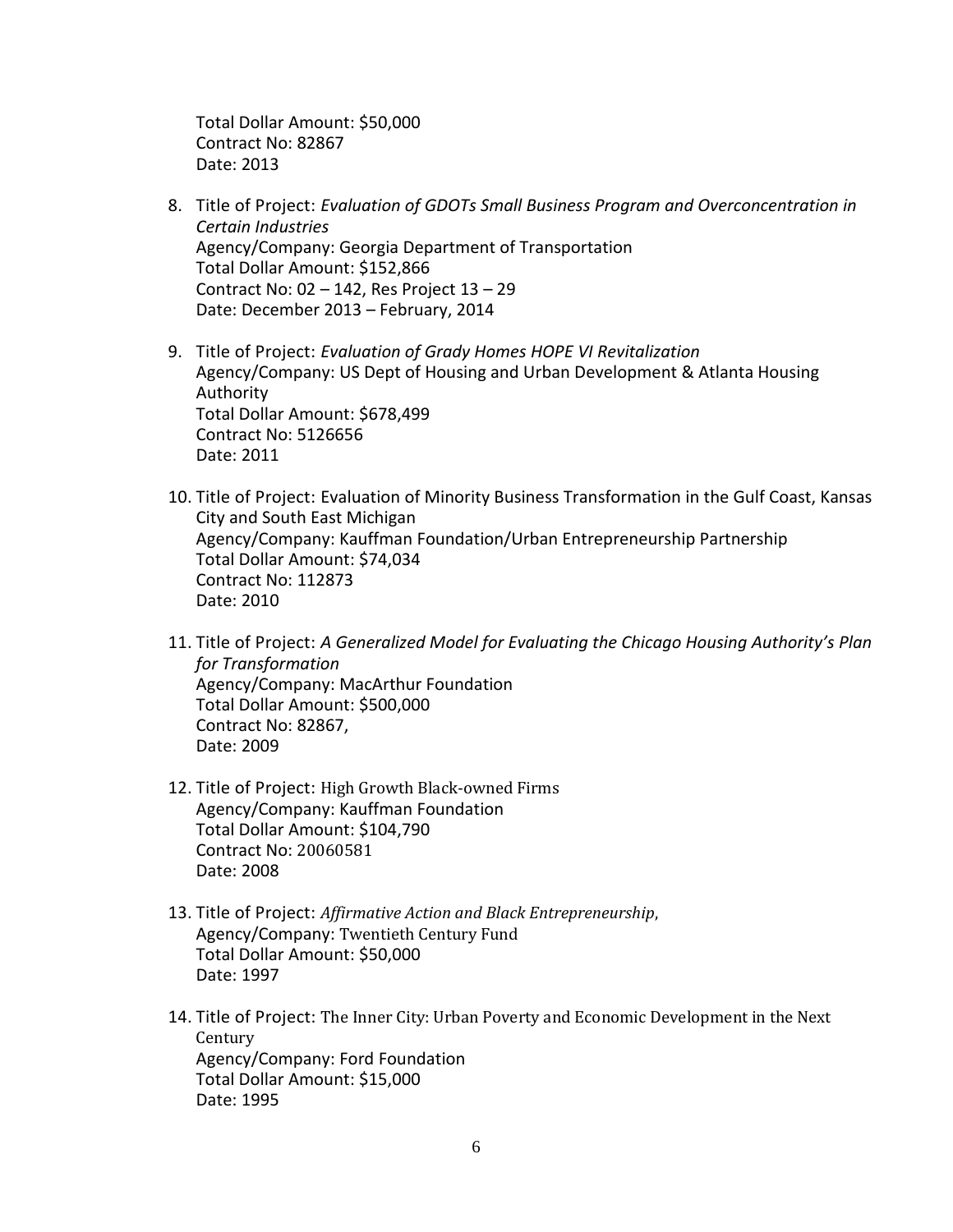- 15. Title of Project: *Strengthening Grant for the Department of Economics* Agency/Company: U.S. Department of Labor Total Dollar Amount: \$150,000 Contract No: 1-122-476-203 Date: 1983
- 16. Title of Project: *A Comparison of the Mobility and Income of Earnings Losers across Growing, Stable and Declining SMSAs* Agency/Company: U.S. Dept. of Housing and Urban Development Total Dollar Amount: \$40,000 Contract No: H-5345G Date: 1982
- 17. Title of Project: *Minority Institute Graduate Traineeship* Agency/Company: National Science Foundation Total Dollar Amount: \$105,000 Contract No: SP1:78008043 Date: 1982
- 18. Title of Project: *The Economics of Black Reverse Migration to the South* Agency/Company: U.S. Department of Labor Total Dollar Amount: \$15,000 Contract No: 36-13-80-1 Date: 1981
- 19. Title of Project: *Impact of Energy Policy on the Black Rural Population* Agency/Company: U.S. Department of Energy Total Dollar Amount: *\$*63,128 Contract No: DE-FF-GG01-8011-01010 Date: 1980

# **AS CO-PRINCIPAL INVESTIGATOR**

- 1. Co-PI: Pew Charitable Trusts (2012) *Health Impact Assessment (HIA) of Atlanta Regional Plan 2040*, \$144,992, Co-PI, with C. Ross
- 2. Co-PI: Georgia Department of Transportation (2012) Impact of Regional SPLOST on County Infrastructure, Co-PI with C. Ross, M. Woo, M. Elliot, \$150,000 Contract Research Project No. 4906002
- 3. Co-PI: National Institute of Alcohol Abuse and Alcoholism (1991) *Worksite Integration of ADM Prevention Strategies* \$144,458 (Contract #1-r01-AA-07192-02) Co-PI with Terry Blum

## **Others**

1983/84, Fulbright Fellowship, Council for the International Exchange of Scholars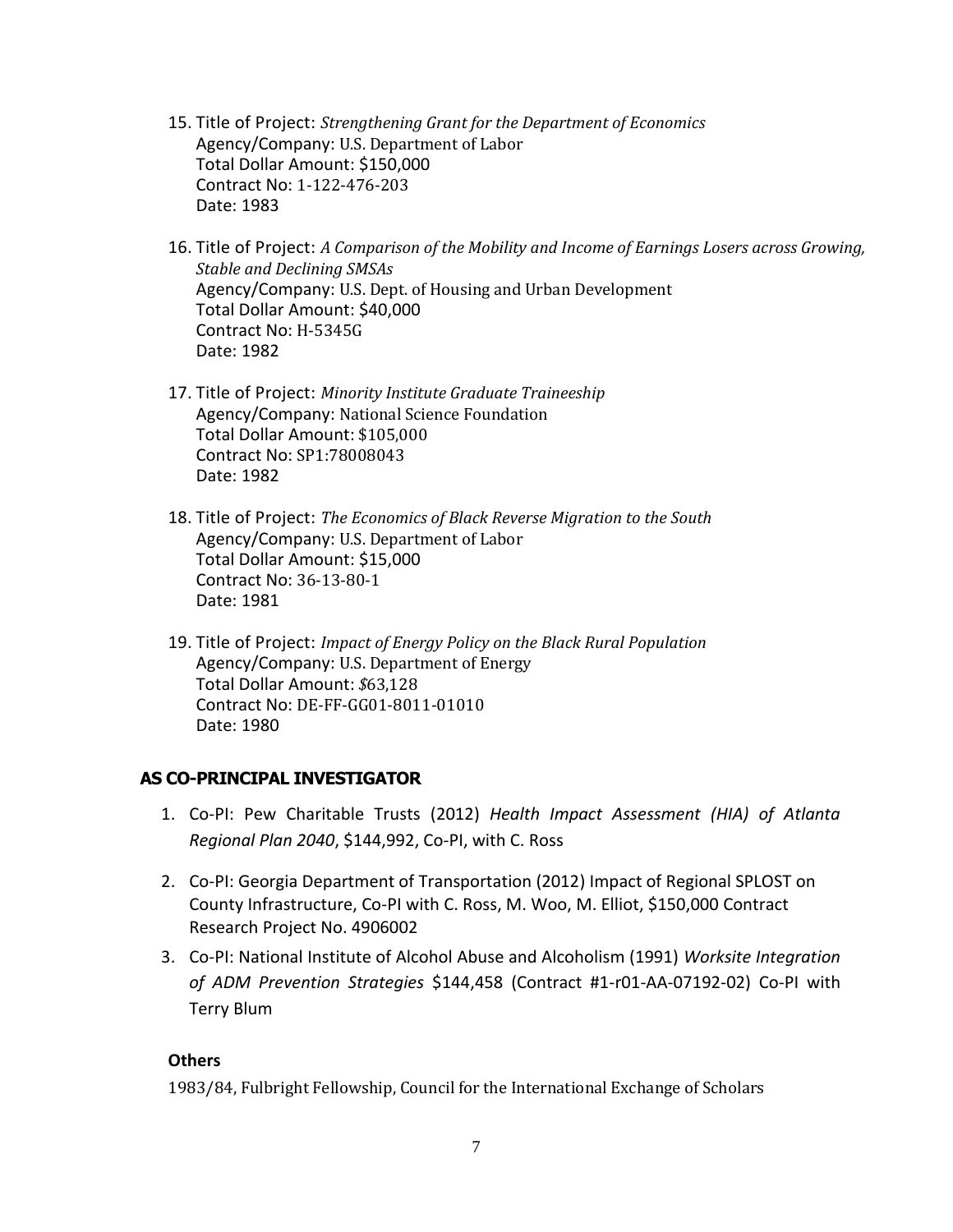1983/84, Ford Foundation, Postdoctoral Fellowship for Minorities, Stanford University 1983/84, Rockefeller Foundation, Fellowship for Minority Scholars, AY 1983/84 (declined)

# **Recent Grant Research Final Reports**

Boston, T. , Ross. C, Smith, S (2016) GDOT Local Beneficiary Analysis of TIA (Transportation Investment Act) Expenditures: Establishment of Baseline Conditions and Expectations. Georgia Department of Transportation Project 13-30. Pp. 157.

Boston, T., (2016) Evaluation of GDOT Small Business Program, Part 1. Georgia Department of Transportation Project 13-19. Pp. 100.

Boston, T., (2016) Evaluation of to GDOT Over Concentration in Certain Industries Part 2. Georgia Department of Transportation Project 13-19. Pp. 30.

Boston, T., (2014) Economic Development and Workforce Impacts of State DOT Highway Expenditures. Georgia Department of Transportation Project 12-19. Pp. 72.

Boston, Thomas D. 2013. Public Housing Transformation in Chicago, Atlanta and New Haven: A Multijurisdictional Evaluation of Housing Policy Outcomes. Grant research final report to the MacArthur Foundation #82867. Pp101.

Boston, P. 2011. Impact of Mixed Income Revitalization of Grady Homes: Atlanta Housing Authority. Grant Final Report #5126656. US Department Of Housing and Urban Development/Atlanta Housing Authority. Pp. 140.

Boston, T. 2011. Proceedings of Legislative Oversight Training on Millennium Development Goals. Free State Provincial Legislative Committees, Republic of South Africa. Pp. 30

Boston, T. 2010. Proceedings of Parliamentary Oversight Training on Nigeria's Millennium Development Goals. Nigerian House Committee on Millennium Development Goals, the Office of the Hitter Service of the Federal Republic of Nigeria, Pp. 42.

# **C. OTHER PUBLICATIONS AND CREATIVE PRODUCTS**

# **C1. Book Reviews**

Boston, Thomas D. 1996. Journal of Economic Literature, A review of Thomas Sowell's Race and Culture: A World View (New York: Harper Collins, 1994), pp. 163-165.

Boston, Thomas D. 1992 Southern Economic Journal, A review of S. Green and P. Pryde's Black Entrepreneurship in America. (1990), (New Brunswick: Transaction Pub.) Vol. 59 No. 2, pp. 323-324.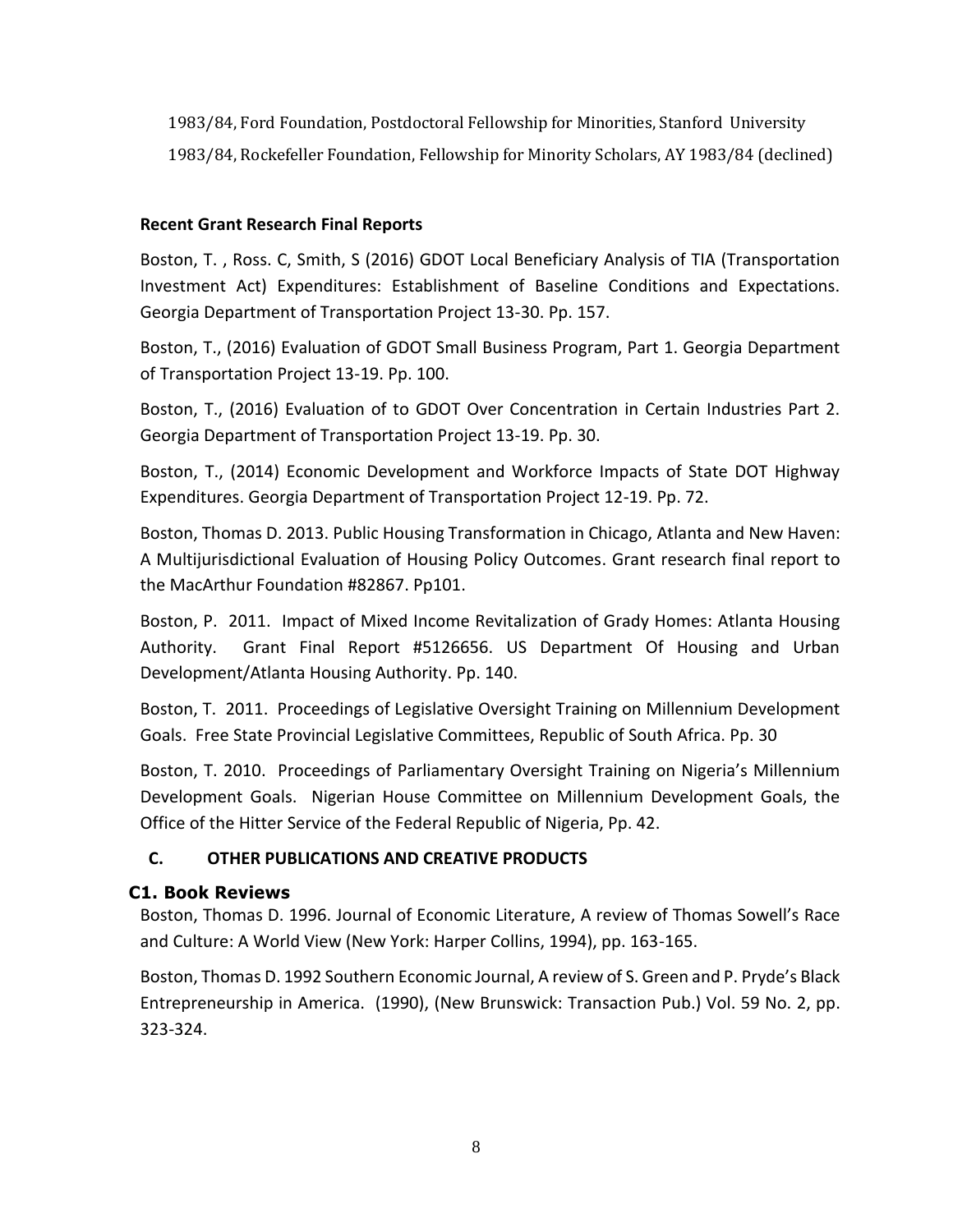Boston, Thomas D. 1987. Journal of Regional Science, A review of Charles A. Lave's, (1985) Urban Transit: The Private Challenge to Public Transportation (eds.), (Cambridge: Ballinger), Vol. 27 No. 1, pp. 141-143.

Boston, Thomas D. 1985. Review of Black Political Economy, A review of Lloyd Hogan's, (1984) Principles of Black Political Economy (Boston: Routledge and Kegan Paul), Vol. 13 No. 4, pp. 93-98.

# **C2. Professional Practice Publications**

Boston, T. (2016) State of Minority-owned Business: Global Challenges and New Opportunities. Georgia Minority Supplier Development Council, September, 2016

Boston, T. (2016) An Investigation of Youth Workforce Development: A Summary of Policies and Practices in South Africa, National Democratic Institute, July 2016, pp 70.

Boston, T (2016) Minority and Women-Owned Business Capacity Analysis. Building Trades Employers Association of NYC. Pp. 97.

Boston, T. 2015. Business Development Index (BDI): New Criterion for Determining 8 (A) Program Eligibility and Graduation. US Small Business Administration, 8(A) Business Development Program. Pp. 72.

Boston, Thomas D. 2007. *Increasing the Capacity of the Nation Small Disadvantaged Business Enterprises* (SDBs). Report to the Congressional Black Caucus Foundation

Boston, Thomas D.2007. The Cost-Benefit Analysis of Mixed-Income Revitalization. Report to the Atlanta Neighborhood Development Program.

Boston, Thomas D. and Usha Nair-Reichert. 2000. *The Influence of Initial Net Worth, 8(a) Sales and Other Firm Attributes on the Performance of Businesses in the Small Business Administration's Section 8(a) Program*, U.S. Small Business Administration, Washington, D.C. 90 pp.

Boston, Thomas D. 1990. *Standing up to Croson: A Summary of Some Key Findings in the Atlanta Study.* Legislative Bulletin, No. 8, Fall, pp. 1-4, 6.

Boston, Thomas D. 1992 *Meeting the Croson Standard: A Research Guide for Local Policy Makers.* Washington, D.C.: Joint Center for Political and Economic Studies., pp58

# **C3. Trademarks/Service Marks**

Gazelle Index™, US Patent and Trademark Registration Certificate No. 3,514,835.

Flashscholar™, US Office of Patent and Trade, Service mark: Reg. No. 3,757,953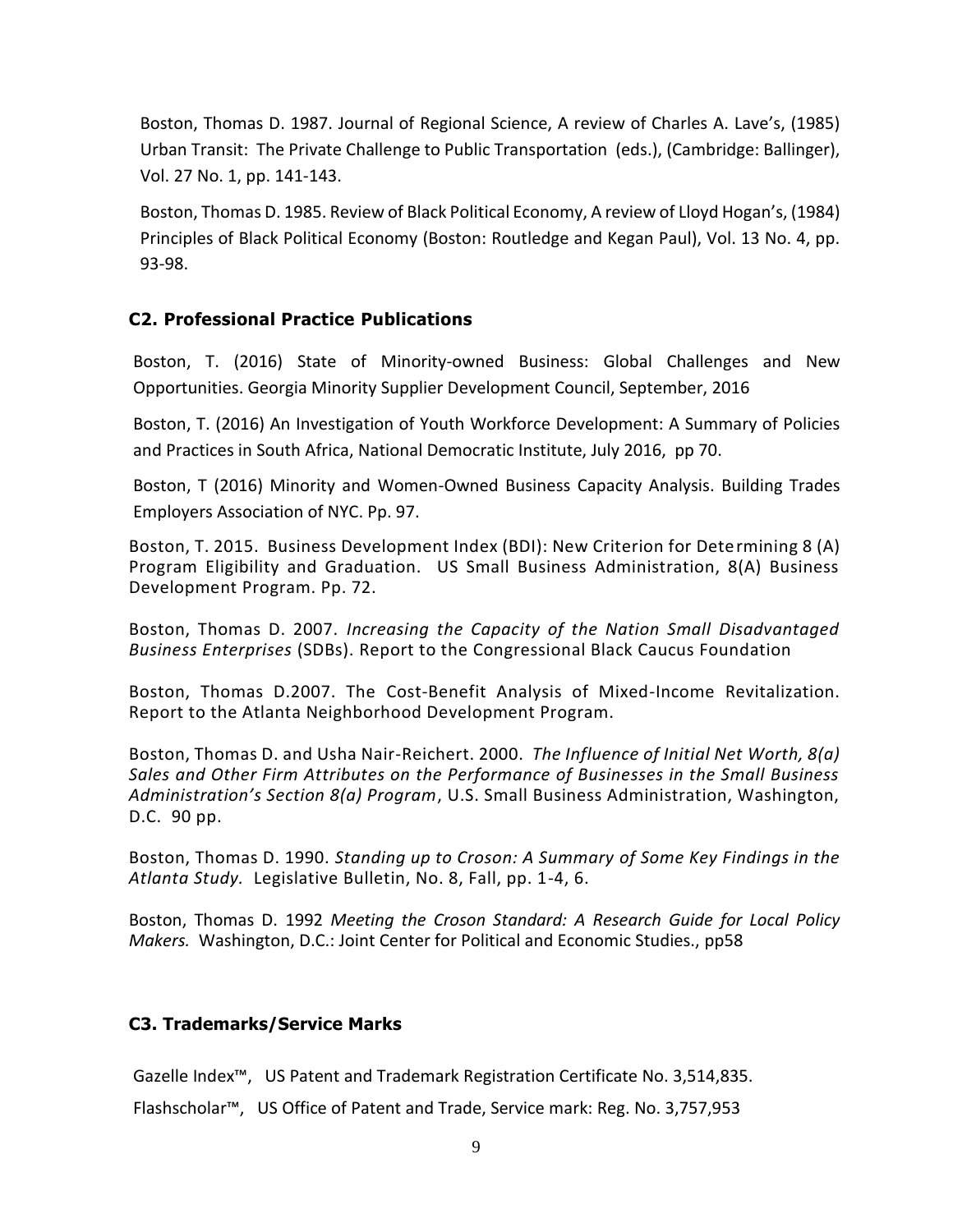EuQuant™, U.S. Trademark Serial No. 77/229,232 - Registration No. 3,521,860

# **C4. Op Editorials**

Boston, Thomas D. "European Crisis Bringing Shivers to Georgia", July 7, 2012, *Atlanta Journal Constitution*

\_\_\_\_\_\_"Economic Outlook for 2011", Atlanta Tribune, January/February 2011

**\_\_\_\_\_\_\_**"The Economic Value of Supplier Diversity" Atlanta Business League 75th Anniversary Edition, fall 2008

\_\_\_\_\_\_ "Invest in Citizens to Reduce Crime" , October 30, 2009, *Atlanta Journal Constitution*

\_\_\_\_\_\_"Why Not Target some of the Stimulus to Small Businesses: The Sector that is Creating Jobs?" January 18, 2009, *Atlanta Journal Constitution*

\_\_\_\_\_\_\_"Fiscal Stimulus will Energize Economy, Restore Confidence", Op-Ed, *Atlanta Journal Constitution*, October 24, 2008

**\_\_\_\_\_\_** "Economy: So What will Change in Washington mean for Corporate America?" AJC conversation. *Atlanta Journal Constitution,* November 9, 2008. B3

**\_\_\_\_\_\_\_**"Beyond Race and Poverty" *Global Atlanta Works* Atlanta Regional Commission Newsletter, October 2007

**\_\_\_\_\_\_** "Let's Get Black to Business: Surge in Minority-owned Companies should Spill into Atlanta", Op-Ed, *Atlanta Journal Constitution* August 8, 2005. A11

**\_\_\_\_\_\_** "No Hartsfield without Jackson" Op-Ed, *Atlanta Journal Constitution*, July 7, 2003.

**\_\_\_\_\_\_\_**"Confidence is Key," *Black Enterprise*, January, 2003.

**\_\_\_\_\_\_\_**"Riding the Internet Wave" *Black Enterprise*, July, 1999.

**\_\_\_\_\_\_\_**"Unleashing Black Wealth" January 18, 1998, *Atlanta Journal/ Constitution*, Perspective Section

**\_\_\_\_\_\_** "Should Social Security be privatized?" *Black Enterprise*, February, 1999.

**\_\_\_\_\_\_** "Keeping an Eye on the Fed," *Black Enterprise*, September, 1997.

**\_\_\_\_\_\_** "Black Businesses Can Make A Difference" *Black Enterprise*, March/April 1996.

**\_\_\_\_\_\_** "Dueling Economic Agendas: Clinton and Dole Face off over Divergent Economic Platforms" *Black Enterprise*, November 1996, p.22.

**\_\_\_\_\_\_** "Last Word on the Flat Tax: Why Most African Americans Would Lose Big if the Tax Became a Reality" *Black Enterprise* May 1996, p.28.

**\_\_\_\_\_\_** "Ready, Aim, Fire: Critics continue to Blast Away at Federal Set-aside Programs" *Black Enterprise*, March 1996, p.24.

**\_\_\_\_\_\_** "Set Aside the Myths" July 7, 1994, *Atlanta Journal/Constitution,*

**\_\_\_\_\_\_** "Is U.S. Ready to Bite the Bullet on Deficit," February 21, 1993, *Atlanta Journal/Constitution,* Op. Ed. Page

**\_\_\_\_\_\_\_**"A Testament to the American Dream," December 17, 1992, *Atlanta Journal/Constitution,* Op. Ed. Page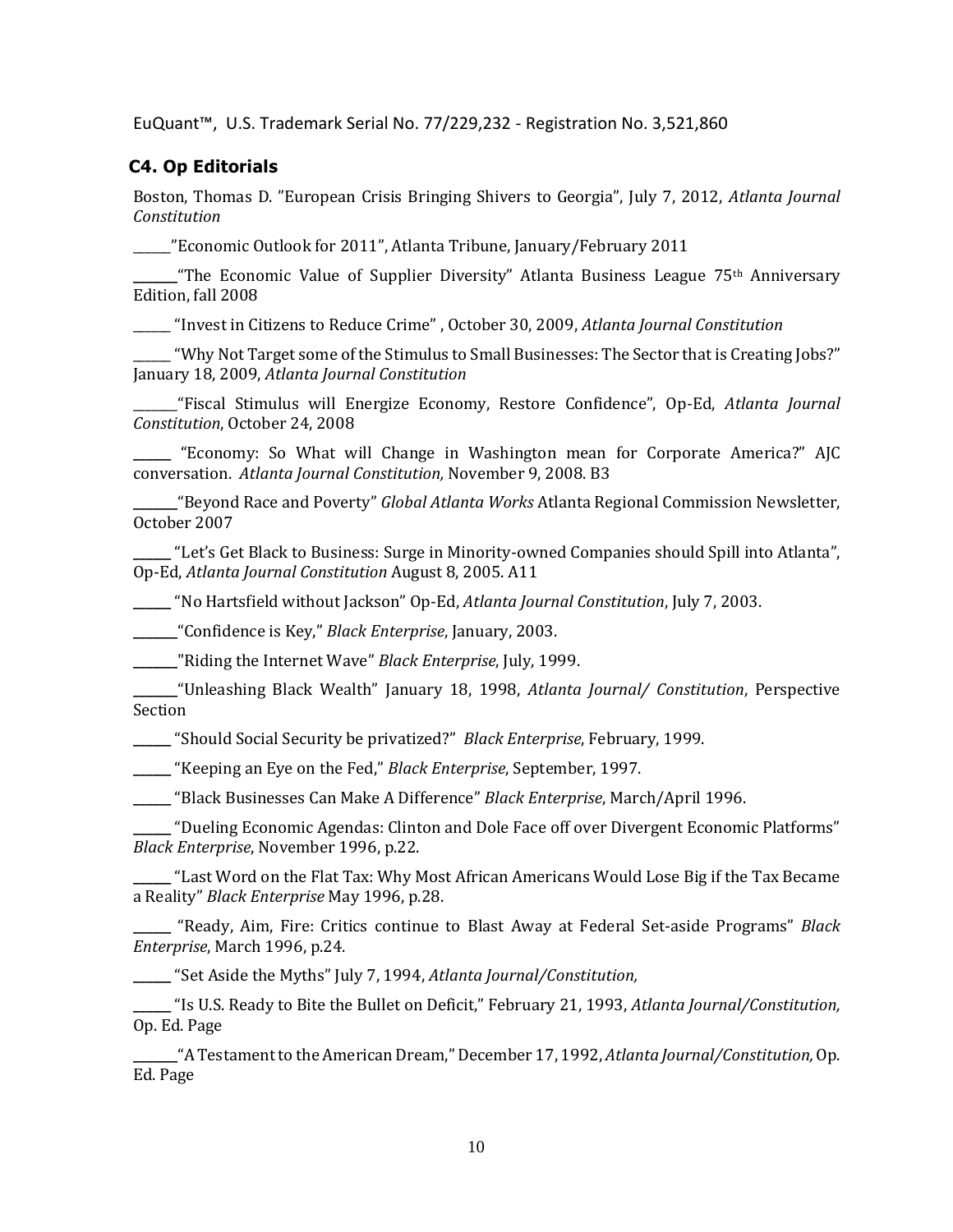**\_\_\_\_\_\_** "Understanding the Flat Tax: Jerry Brown is Wrong," March 25, 1992, *Atlanta Journal/Constitution,* Op. Ed. Page

**\_\_\_\_\_\_\_**"The Black-Owned Business Boom: Can Atlanta Sustain the Growth?" September 25, 1990. *Atlanta Journal/Constitution*,

## **C5. Data**

Created the Database on African Democratic Development (DADD) for the African Union. Part of the AU's strategic plan for evaluating Member State's implementation of governance principles in the Charter Agreement.

## **C6. Internet Publications**

Wrote more than 100 original articles on small and minority businesses and the economy, published between November 2011 and 2014 at www.gazelleindex.com

## **D. PRESENTATIONS**

#### **D1. Keynote Addresses**

- 2. Southern Company's Transmission 2016 Supplier Diversity Reverse Trade Show, August 8th. "Supplier Diversity and Globalization"
- 3. Atlanta Business League Black Business Congress, "State of Black-owned Businesses" Morehouse College, March 2016.
- 4. Point University Commencement Address, May 16, 2015. LaGrange. Georgia.
- 5. Minority Business Development Agency National Training Conference, "Current State of Minority Businesses: Challenges and Opportunities", Detroit, September 24, 2014.
- 6. Midwest Minority Supplier Development Conference, "Challenges and Opportunities for Minority Businesses in the New Economy" Memphis, TN. September 16, 2014.
- 7. University System of Georgia Annual Budget Conference, "Current Economic Trends, the 'New Normal' and the University System of Georgia", Kennesaw, May 27, 2014
- 8. Small Business Administration E200 Alumni Companies, "The State of Small Businesses and the Mandate for Growth" Centergy Center, Atlanta, February 27, 2013.
- 9. Indiana NAHRO, "Housing, Family Self-Sufficiency and Neighborhood Revitalization", Fort Wayne, Indiana, June 21, 2012.
- 10. Fayetteville State University, Chancellors Distinguished Speakers Series, " Growth Without Jobs", Fayetteville, NC Nov. 17, 2011.
- 11. Global Leadership Conference, "Diversity in the New Global Economy", Georgia Tech Klaus Computing Center, April 9, 2011
- 12. Georgia Minority Business Summit, "State of Minority Business", Galleria Center, March 16, 2011
- 13. Atlanta Business League Annual Business Congress, "State of Black Business in Metro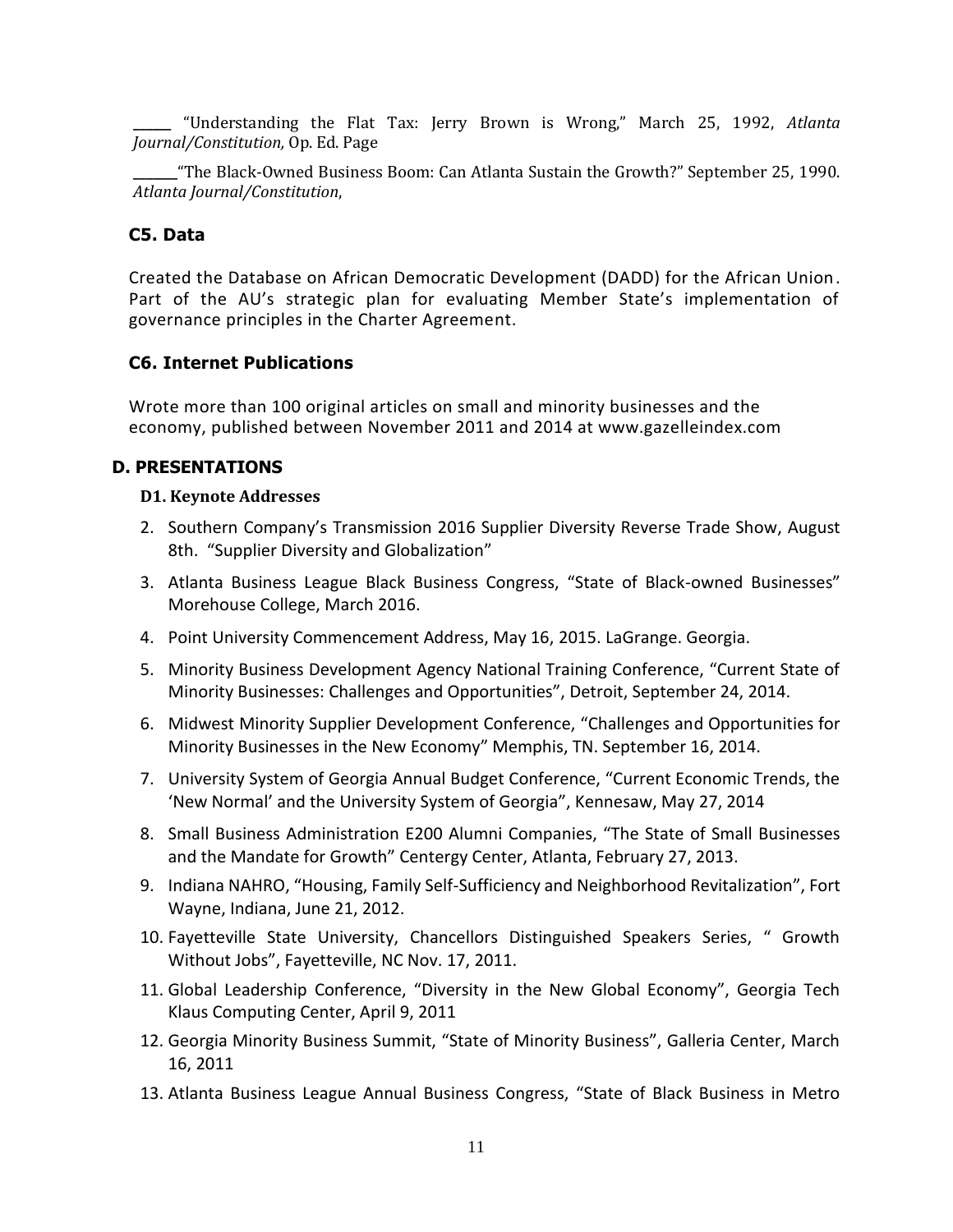Atlanta", Morehouse College,

- 14. The Inquiry Club, "The Inquiring Mind of an Economist". Atlanta, Piedmont Driving Club. January 17, 2010
- 15. The Atlanta Beltline Inc., City Conversation. "How Community Benefits Can Shape the Beltline", August 11, 2009, Atlanta
- 16. North Carolina Department of Transportation, "Findings of the NCDOT Disparity Study", North Carolina Central University, July 28 2009.
- 17. North Carolina Institute of Minority Economic Development, Annual Conference, "Building Capacity in a Down Economy", Pinehurst, NC. April, 2, 2009.
- 18. Brookhaven Rotary Club, March 25, 2009, "Understanding the Economy", Atlanta
- 19. Governor's Mentor Protégé Program (GMPP) at the Georgia Department of Economic Development. "The Current Economic Environment and the Challenges and Opportunities Confronting Minority Businesses" February 25, 2009, Brasstown Valley Resort, Ga.
- 20. 2009 Georgia Minority Business Awards, February, 19, 2009, "Food for Thought in Tough Economic Times" Georgia International Convention Center, College Park, GA.
- 21. Atlanta Business League Business Power Forum, "Building Capacity in a Down Economy" February 17, 2009, Atlanta
- 22. North Carolina Institute of Minority Economic Development/NCDOT, Construction Managers Conference, "Growing Your Business in a down Environment" April 2, 2009, Pinehurst North Carolina
- 23. University System of Georgia Procurement EXPO, 2008; "The Economic Benefit of Supplier Diversity" October 13, 2008. Georgia Tech.
- 24. Atlanta Tribune, Moving Your Business Forward Conference, "Characteristics of Successful minority Entrepreneurs", September 9, 2008, Atlanta.
- 25. US Department of HUD, Maximizing Leverage Conference, "Mixed-income Revitalization" June 12, 2008.
- 26. Mexican American Business Chamber, "State of the Economy and Minority-owned Businesses in Georgia" Feb. 26, 2008
- 27. National Black MBA Association, "Understanding Successful Black-Owned Businesses" February 25, 2007 Morehouse College, Atlanta
- 28. Chicago Minority Supplier Development Council Annual Meeting; "State of Minorityowned Businesses and the Imperatives of Growth" Chicago, Ill Dec 7, 2007.
- 29. First Annual Black Business Congress, "State of Black-owned Businesses: Challenges and Opportunities", Morehouse College, Atlanta, GA December 6, 2007
- 30. National Association of Minority Contractors, "National Construction Outlook and Prospect for Minority Contractors", Omni Hotel, Atlanta, GA June 14, 2007.
- 31. Annual Walter Rodney Symposium, "Historical and Current Significance of Walter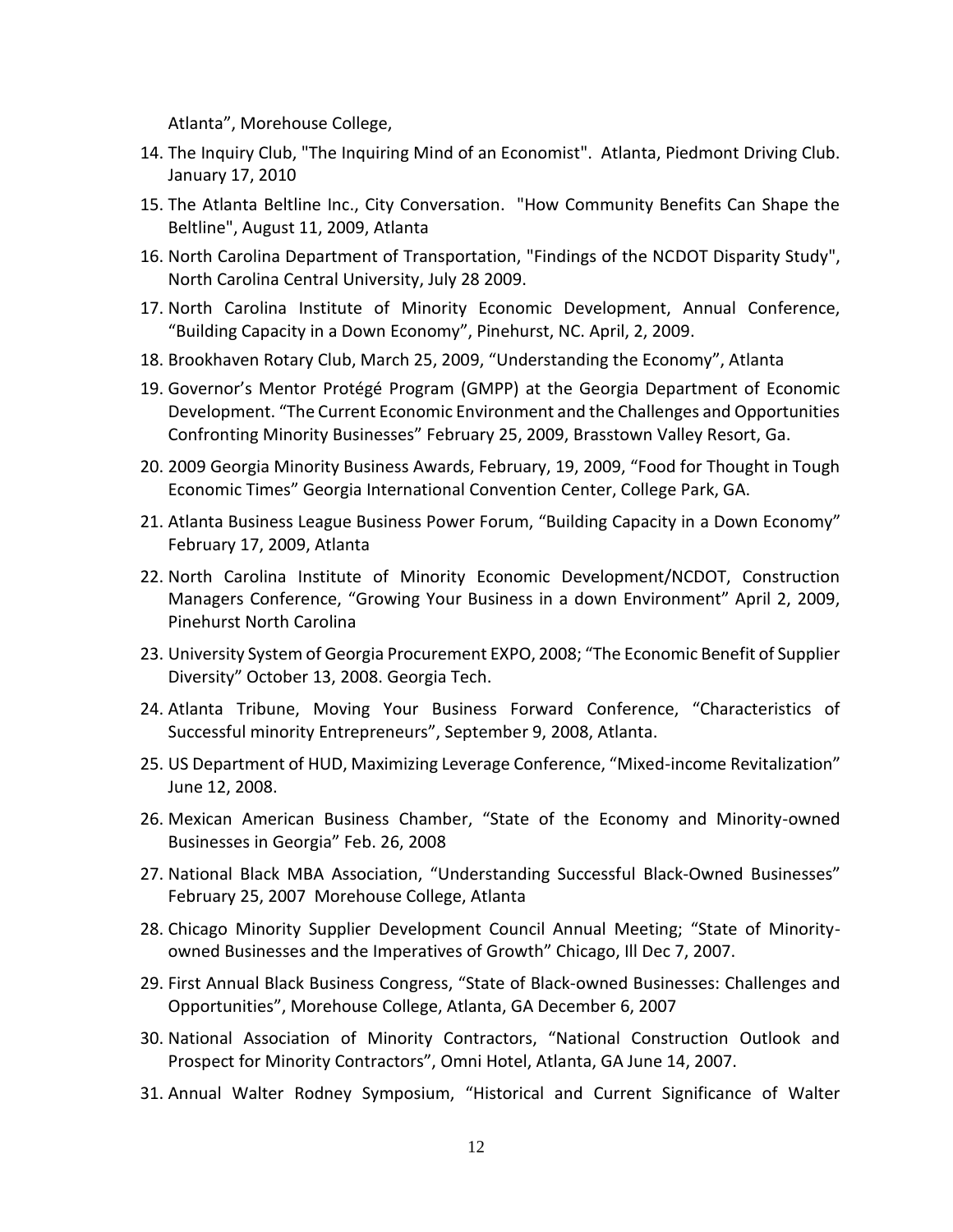Rodney", Clark-Atlanta University, March 23, 2007.

- 32. West Virginia State University Commencement Address, Charleston W.VA December 17, 2006.
- 33. Economic Institute for Business Growth, "Understanding Black Business Growth" Atlanta, October 5, 2006
- 34. City Club of Cleveland Special Program Speaker Series, "Building African American Businesses for the  $21^{st}$  Century Economy" Cleveland, Ohio, August 10, 2006.
- 35. Congressional Black Caucus Foundation, "The Influence of the SBA Net Worth Limitation on the Capacity of SDBs" Washington, DC July 27, 2006.
- 36. Minority Business Development Agency (MBDA) National Conference-2005 Convention (June 2005) "The Gazelle Index: Tracking the Nation's Fastest Growing Black-owned Companies," Miami, FL.
- 37. Gulf Coast Black Chamber of Commerce, (June 2005) "Leadership, Vision, Opportunity" Pensacola, FA.
- 38. Savannah Rotary Club (Feb 2005) "Inclusive Economic Development," Savannah, GA.
- 39. Concerned Black Clergy's Economic Development Forum, Operation Turnover. (March 2004) "Where are We?" Atlanta, GA.
- 40. Hartsfield Airport Development Program All Hands Meeting (September 2003) "Minority, Women and Small Business Capacity," Atlanta, GA.
- 41. National Black Chamber of Commerce, (July 2003) "The ING Gazelle Index," Birmingham, AL.
- 42. HBCU Business Dean's Roundtable, (April 2003) "The ING Gazelle Index," AACSB Conference, New Orleans, LA.
- 43. Greater Atlanta Economic Alliance, (August, 2003) "Minority, Women and Small Business Capacity in Atlanta," Atlanta, GA.
- 44. Atlanta Business League, "The ING Gazelle Index" (May 2003), Annual Membership Meeting, Atlanta, GA.
- 45. UNESCO/Government of Brazil (December 2002) Seminar on Education and Racism in Brazil: Evaluation and Challenges Post Durban. "Affirmative Action Towards Racial Equality in the Educational System: An International Perspective," Brasilia, Brazil.
- 46. Congress of National Black Churches, "Adding Wealth to the Ministry and Mission" (December 2000), Kansas City, Kansas, MO.
- 47. West Virginia Black Chamber of Commerce, Institute, W. VA. Sept. 22, 2000.
- 48. Opening Presentation, Black Enterprise/NationsBank Entrepreneurs Conference at Walt Disney's Beach Club Resort. Opening Address, May 1998.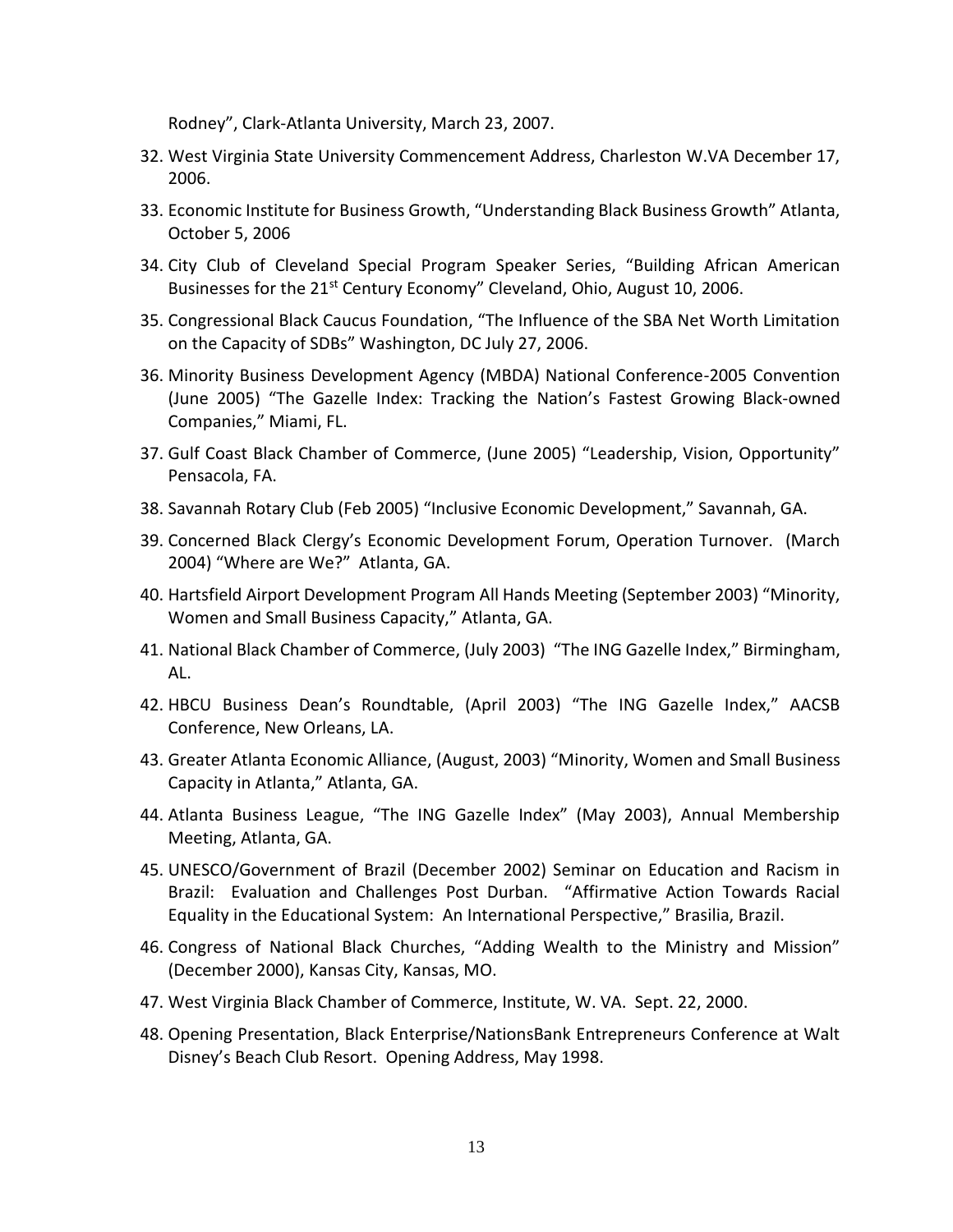- 49. Neighborhood Reinvestment Training Institute, (February 1998). Opening Address, Atlanta, GA.
- 50. Spelman College Convocation, "Minority Business and Economic Development," Atlanta, GA. March 1998.
- 51. Coalition for Economic and Business Opportunity, Keynote Address, Baltimore, MD. June 1997.
- 52. Opening Presentation, Black Enterprise/NationsBank Entrepreneurs Conference at Walt Disney's Beach Club Resort. Opening Address, May 8, 1997.
- 53. Fort Worth Metropolitan Black Chamber of Commerce. 16<sup>th</sup> Annual Banquet Keynote Address. June 21, 1996.
- 54. Opening Presentation, Black Enterprise/NationsBank Entrepreneurs Conference at Walt Disney World. Opening Address, May 5, 1996.

#### **D2. Scholarly Conference Presentations**

- 1. Allied Social Science Assn. LERA Session on Employment Goals and Publicly Financed Projects. "Minority Businesses and Their Relation to Publicly Financed Projects" Paper presented in abstencia, weather prevented travel. Chicago, January 2017.
- 2. Association for Public Policy Analysis and Management (APPAM) panel on the Law and Economics of Race Neutrality, Washington DC, September 25, 2013
- 3. Federal Reserve Bank of Atlanta: Small Business Lending to Moderate and Low Income Communities, November 13, 2013
- 4. Southern Economic Association, Panel Chair and Presenter, "Public Housing Revitalization and Employment Mobility" New Orleans, November 2012.
- 5. Southern Economic Association, Panel Chair and Presenter, " Tracking the performance of Minority-owned Businesses" New Orleans, November 2012.
- 6. Transportation Research Board Annual Conference, "Effect of Net Worth Criteria on DBE Performance", Washington, January 27, 2011.
- 7. Annual Congress of New Urbanism, "Affordable Housing and Sustainability" May 21, 2010, Atlanta, Marriott
- 8. US HUD, AHA site visitation team, "AHA MTW Evaluation Methodology". January 14 , 2010 Atlanta, Georgia
- 9. Discussant: ASSA Meetings, Atlanta. NEA Panel on "Black-White Wealth Inequality", January 4, 2010.
- 10. Annual 2009 Construction Super Conference "Minority Business Programs and the Construction Industry" December 10, 2009 , San Francisco California
- 11. US. HUD, Senior MTW Program Directors, "MTW Evaluation Metrics", April 27, 2009, Washington DC.
- 12. US. Department of Housing and Urban Development/MTW, Annual Conference, Measuring MTW Outcomes: Case Study and AHA", April 28 and 29, 2009. Washington DC.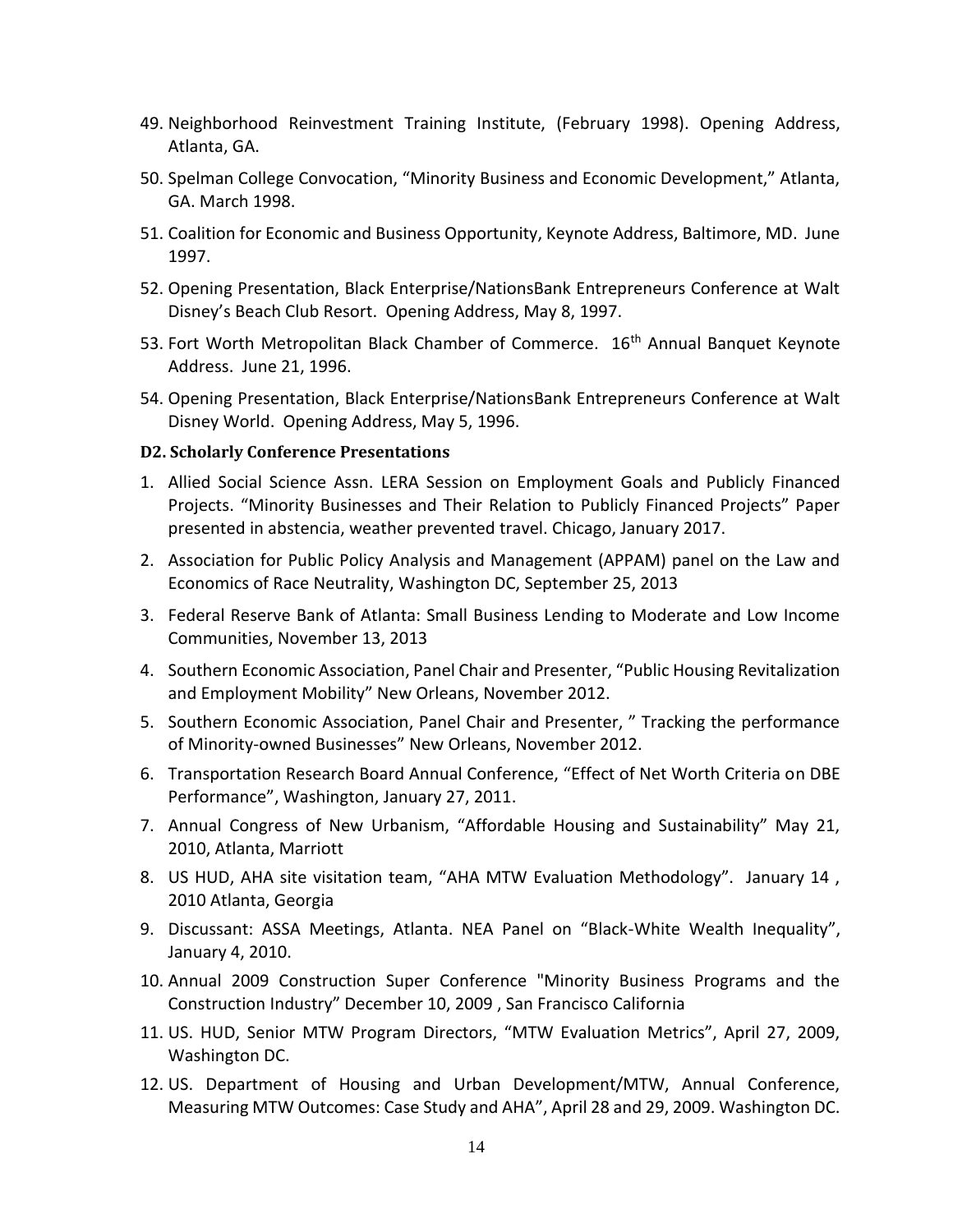- 13. MacArthur Foundation Conference, "Public Housing Transformation and Family Self-Sufficiency" Planning Conference on the Power of Measuring Social Benefits, April 20, 2009. Chicago, Il.
- 14. Society for Benefit-Cost Analysis, "The Net Social Benefit of Revitalizing Six Public Housing Projects into Mixed Income Communities", July 10, 2008, Washington, DC.
- 15. Babson Center for Entrepreneurial Research Conference, "The Relevance of Value Innovation to the Experience of African American Entrepreneurs" June 5, 2008, UNC, Chapel Hill, NC
- 16. MacArthur Foundation Planning Conference on the Power of Measuring Social Benefits, Oct 25, 2007 Chicago, Il.
- 17. Allied Social Science Assn. (January 2007), Chicago, IL. "The Costs and Benefits of Revitalizing Public Housing"
- 18. Association for Public Policy Analysis and Management (October 2004), "The Impact of HOPE VI Revitalization on Resident Socio-economic Status," Atlanta, GA.
- 19. Allied Social Science Assn. (January 2004), NEA Panel, "The Impact of Mixed-Income Neighborhood Revitalization on the Socio-economic Mobility of Public Housing Residents" San Diego, CA.
- 20. Allied Social Science Assn. (January 2004), NEA Panel, "A Comparison of Affirmative Action in Brazil, the U.S. and India" San Diego, CA.
- 21. Association of Black Sociologists (August 2003), Annual Meeting in Atlanta, "The Impact of HOPE VI Revitalization on the Socio-economic Mobility of Public Housing Residents in Atlanta," Atlanta, GA.
- 22. Association of Black Sociologists (August, 2003), Annual Meeting in Atlanta, "Capitalizing on Sociological Knowledge and Skills for Profit and Visibility," Atlanta, GA.
- 23. Du Bois Institute Spring Conference, Clark-Atlanta University (April 2003) "Environment Matters: The Socio-economic Mobility of Public Housing Residents in Mixed-income Communities," Clark Atlanta University, Atlanta, GA.
- 24. Allied Social Science Assn. (January 2002), Annual Meetings in Atlanta, NEA Panel "Recent Trends Among Black-Owned Businesses Based on the Latest Census Survey."
- 25. Allied Social Science Assn. (January 2000), NEA Panel, "The Impact of the SBA 8(a) Program on the Survivability and Performance of Minority-owned Businesses," Chicago, IL.
- 26. Conference of Infrastructure Financing Authorities (November 1999) "Benchmarking Minority Business Utilization," San Antonio, TX.
- 27. American Public Administrators and Managers Conference, (March 1999) "The Future of Affirmative Action," Washington, D.C.
- 28. Allied Social Science Conference, January 1997,"Historical Underdevelopment in Africa," and a discussant on two panels, New Orleans, LA.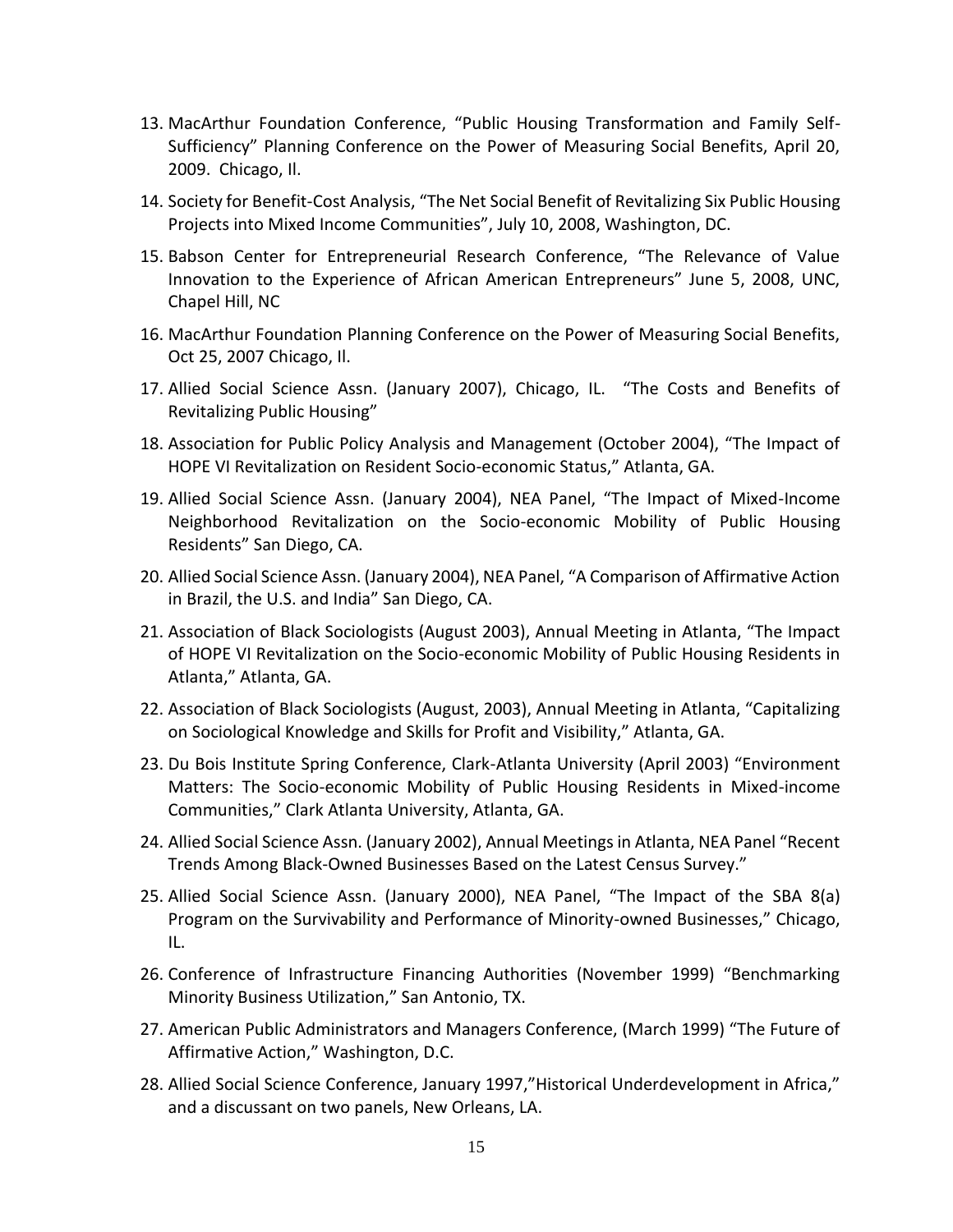- 29. Allied Social Science Conference, January 1996, "A Factor Analytic Approach to Establishing Minority Business Affirmative Action Goals," San Francisco, CA.
- 30. Allied Social Science Association Meetings, "The New Black Entrepreneur," January 1995.

#### **D3. Invited Lectures and Presentations**

- 1. Celebration of the 50<sup>th</sup> Anniversary of US HUD. Presented findings of research on Public Housing to HUD Secretary. March, 2015 National Center for Human Rights, Atlanta, Ga.
- 2. Minority Business Development Agency, Stakeholders Conference, Wash DC., Feb 25, 2015.
- 3. South African Free State Provisional Legislature, "Measuring the Attainment of Millennium Development Goals", Bloemfontein, SA, July, 2011.
- 4. Congressional Black Caucus Foundation, National Town Hall, Educating our Way to Prosperity" Sept 16, 2010.
- 5. Middle Tennessee Economic Development Fair, Growing Minority Businesses", Memphis, Tenn., June, 29, 2011
- 6. Congress for the New Urbanism, "Affordable Housing and Sustainability", May 21, 2010, Atlanta Georgia
- 7. George of Minority Supplier Development Council, "Supplier Diversity", April 14, 2010, Atlanta Georgia.
- 8. Black Enterprise Economic Forum, Roundtable Discussion on Small Business and Innovation. January 28, 2010, Washington DC.
- 9. Congressional Black Caucus Foundation, Annual Legislative Conference "A Business Development Index For Replacing the Personal Net Worth Ceiling", September 24, 2009. Washington DC
- 10. Minority Business Development Agency, Inaugural Business Summit, "Energizing the American Economy with Minority Business Enterprises" Atlanta, Georgia , August 3, 2009
- 11. Habitat For Humanity, World Habitat Day, Dialogue on Creating Affordable Housing, October 5, 2009
- 12. Federal Deposit Insurance Commission & Federal Reserve Bank of Atlanta, "Financing Small and Minority-owned Businesses", May, 20, 2009.
- 13. Congressional Black Caucus Foundation/Supplier Business Initiative, "Business Development Index", March 24, 2009, Washington, DC.
- 14. Atlanta Public School System Senior Staff, "Impact of Public Housing Revitalization on Elementary School Performance of Public Housing Assisted Kids" March 4, 2009, Atlanta
- 15. Annual Southeast Venture Capitalist Conference, "Roundtable discussion on the President's Economic Stimulus Package", Atlanta, GA, Intercontinental Hotel, March 12, 2009
- 16. North Carolina Institute of Minority Economic Development/NCDOT, Construction Managers Conference, "Minority Business Performance" Feb 16, 2009.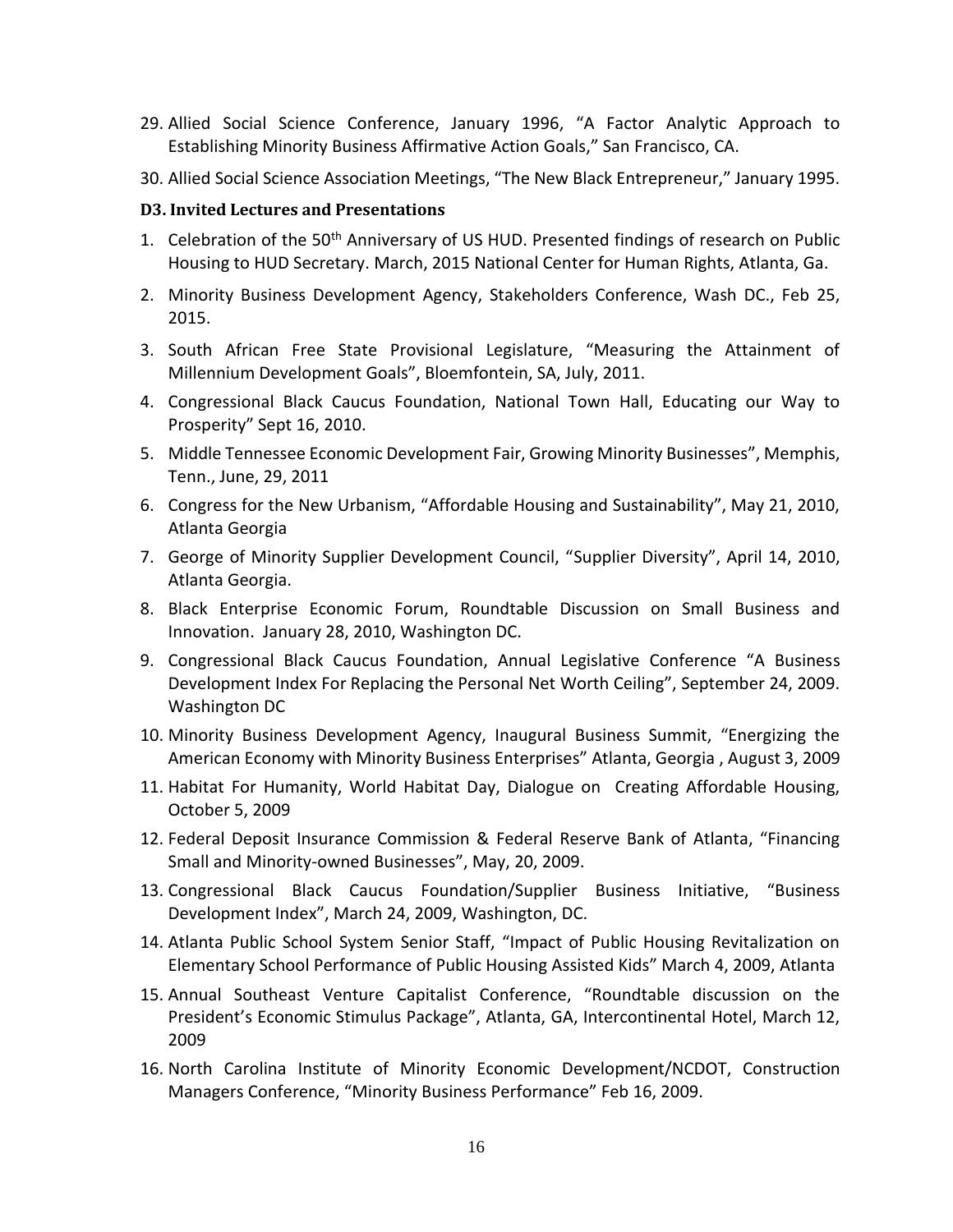- 17. Prior Road Policy Council, "Mixed-income Revitalization and Family Self-Sufficiency", September 9, 2008, Arthur Blank Foundation
- 18. Carolina Minority Supplier Development Council Annual Conference, "Building Minority Business Capacity" August 5, 2008, Charleston SC.
- 19. New York City Housing Authority Executive Leadership, "Revitalizing Public Housing" June 16, 2008
- 20. Black Enterprise Entrepreneurs Conference and Expo; "Strategies to Help Companies Deal with an Economic Downturn" May 15, 2008 Charlotte, NC.
- 21. Metropolitan Planning Authority, "Best Practices in Mixed-Income Revitalization" February 27, 2008.
- 22. National Minority Supplier Development Council Annual Convention, "Government: Another Purchasing Giant", Miami, Florida, October 31, 2007.
- 23. Georgia Tech Advisory Board, Annual Meeting, "Beyond the Dismal Science" Sept 28, 2007.
- 24. Congressional Black Caucus Annual Legislative Conference, Wash DC. "Increasing the Capacity of the Nation's Small Disadvantaged Businesses" Sept 27, 2007.
- 25. 23rd Annual AMAC/FAA Airport Business Diversity Conference, "Building Capacity within Minority Businesses" Las Vegas, NV June 12, 2007.
- 26. Senior Staff of the National Assembly of Nigeria, "Developing a National Budgeting and Research Office", May 26, 2007. Kedona, Nigeria
- 27. Martin Luther King III Listening and Learning Summit, "Poverty in America" Washington, DC November 17, 2006
- 28. Congressional Black Caucus Annual Legislative Conference, "Impact of the SBA's Net Worth Constraints of the Development of Minority Businesses" September 7, 2006.
- 29. Black Enterprise Entrepreneurs Conference, "Vendor Opportunities: Innovative Strategies that Work", Dallas, TX, May 18, 2006.
- 30. North Carolina Institute of Minority Economic Development, "Public Sector Supplier Development Programs in Light of the Narrowly Tailored Provision", Raleigh, NC May 15, 2006.
- 31. Congressional Black Caucus Foundation, "Improving the National and Global Competitiveness of the SDB Program", Washington, DC, April 27, 2006.
- 32. Executive Networking Conference, "Supplier Diversity: A Compelling and Business and Social Imperative", Pinehurst, NC. April 21, 2006.
- 33. Georgia Institute of Technology, Ivan Allen College Founders Day, Panel on the "Future of Atlanta", Atlanta, GA, March 15, 2006.
- 34. Senior Cabinet Meeting, Atlanta Public Schools, "Environment Matters", Atlanta, GA. March 1, 2006.
- 35. Federal Home Loan Bank, Council and Housing Committee, "The Net Social Benefit of Revitalizing Public Housing", Atlanta, GA, March 22, 2006.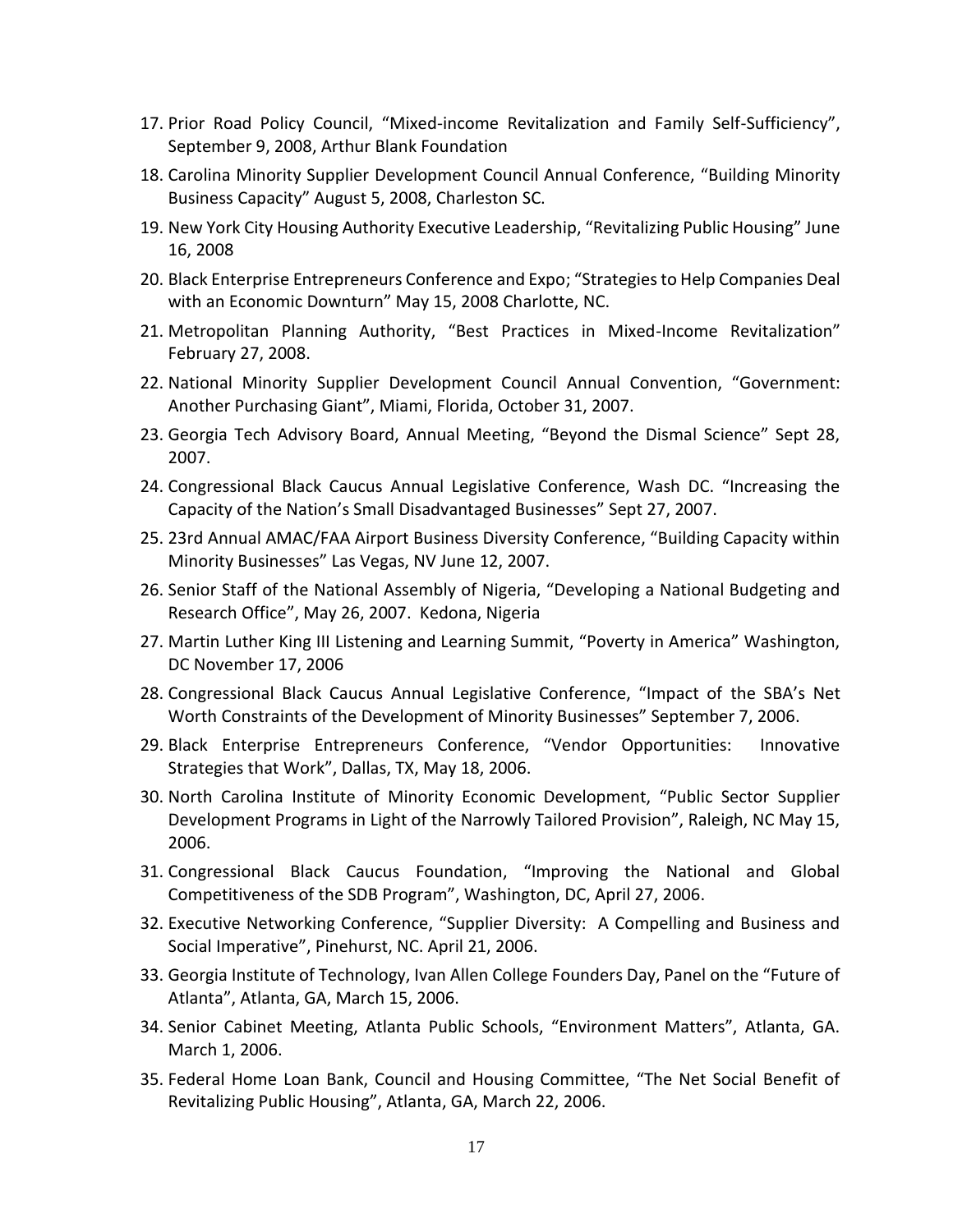- 36. Atlanta Public School Executive Leadership, "Environment Matters," Atlanta, GA, March 1, 2006.
- 37. Georgia Association of Latino Elected Officials, "The Impact of US Immigration Policy" Town Hall Meeting, Atlanta , February 7, 2006.
- 38. Georgia Institute of Technology, "Building Black Wealth" Ivan Allen College Black History Month Presentation, February 17, 2006.
- 39. Atlanta Housing Authority/US Department of HUD Visiting Delegation, "Benefits and Costs of Revitalizing Public Housing" Atlanta, January 18, 2006.
- 40. Georgia Black Chamber of Commerce Legislative Prayer Breakfast, "2006 Black Business Economic Outlook" Atlanta, January 7, 2006.
- 41. North Carolina Institute of Minority Economic Development, (Dec 2005) "Minority Entrepreneurship as a Community Development Strategy," Minority Business Development Roundtable, Durham, NC.
- 42. Black Enterprise Entrepreneurs Conference, (May, 2005) "Building Black Wealth," Dallas, TX.
- 43. Inter-American Development Bank "Affirmative Action and Supplier Diversity" International Seminar on Advancing Equity and Racial Inclusion, (April 2005), Brasilia, Brazil.
- 44. National Urban League Conference Plenary Session II, "The African American Corporate Executive's and Entrepreneur's Perspective" Detroit, MI, July 22, 2004.
- 45. The MacArthur Foundation (May 24 and August 12, 2004) "Environment Matters: The Impact of Mixed-Income Neighborhood Revitalization on the Quality of Life of Public Housing Residents in Atlanta," Chicago.
- 46. UNESCO's International Experts Meeting on Renewing the Struggle Against Racism, Racial Discrimination, Xenophobia and Related Intolerance (June 2003), "The Conceptualization and Implementation of Affirmative Action in the United States, India and Brazil," Osaka, Japan.
- 47. Southern Christian Leadership Conference Annual Convention, (August 2003) "The Future of Affirmative Action," Memphis, TN.
- 48. Minority Business Development Agency (August, 2003) "The ING Gazelle Index," Atlanta Regional Office.
- 49. Office of Civil Rights Symposium (November 2001) Eliminating Racial and Ethnic Health Disparities. "Compiling Legally Sufficient Evidence in Racial and Ethnic Disparity Cases," Atlanta, GA.
- 50. Coalition of the CDFI and the Ford Foundation, "The Role of Minority Businesses in Community Development," New York, September 1996

## **D4. University/Research Institute Presentations**

1. U.S. Dept of Commerce, International Trade Admin, Global Markets Division, "The Impact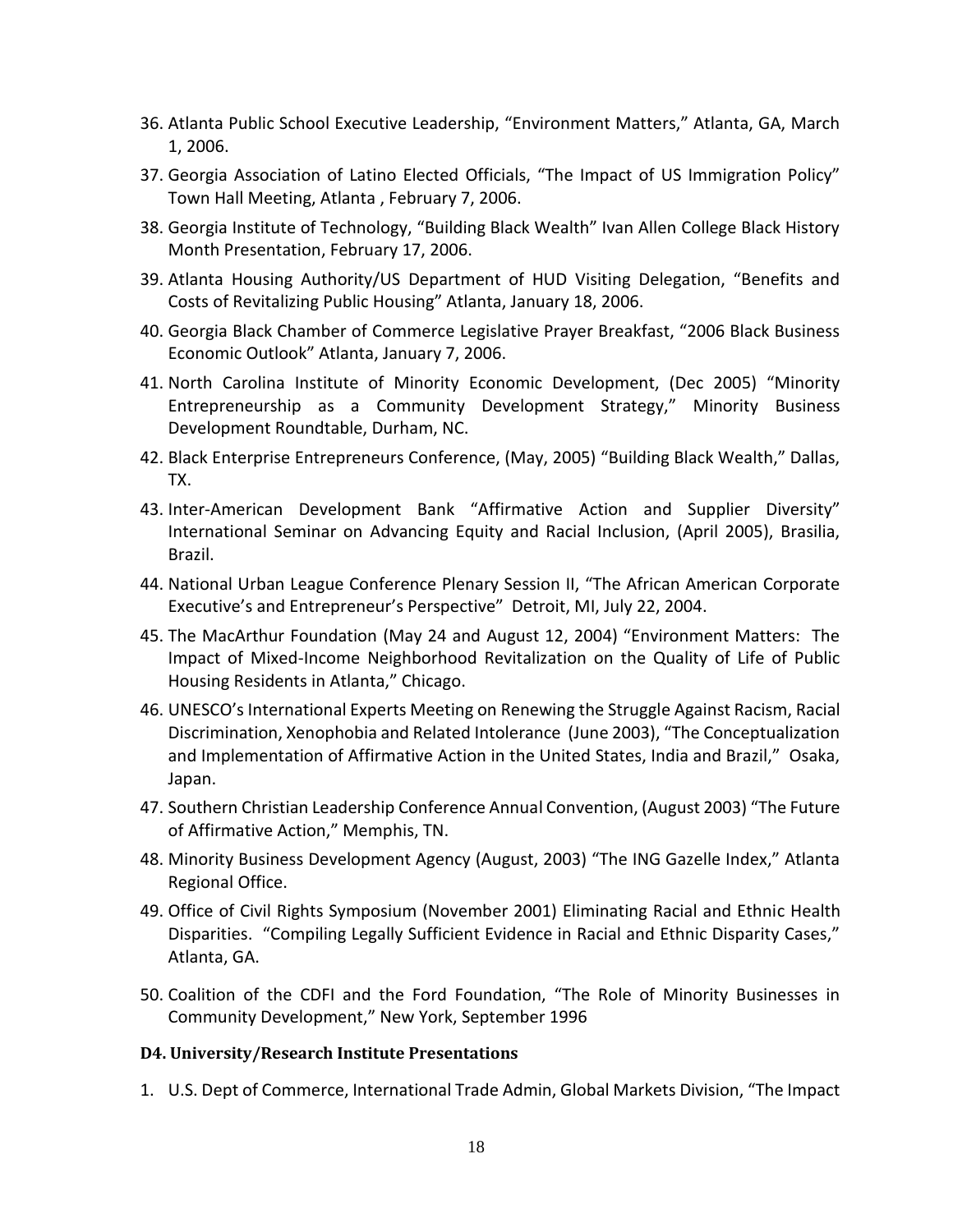of Commercial Diplomacy Wins on US Trade Flows and Jobs". Feb 10, 2015.

- 2. Federal Reserve Bank of Atlanta, Business Opportunities and Challenges conference, Chair, Panel on Small Business Lending, Nov 13, 2013
- 3. Ivan Allen College Founders Day Panel Participant: "Technology on the Frontier of Citizen Action", March 13, 2013.
- 4. Georgia Tech Research Institute Technical Seminar: Communicating Technical Research to Policy Makers and Media" , January 11, 2013.
- 5. Georgia Tech School of International Affairs, "Merging Theory with Practice", February 14, 2013.
- 6. University of Minnesota Humphrey School of Public Policy, National Conference of Public Procurement, "Lessons Learned in Preferential Procurement", May 11, 2011
- 7. The MacArthur Foundation, Public Housing Research Workshop, Chicago, September 17, 2009
- 8. UNC Chapel Hill, Kauffman Foundation Entrepreneurs Bootcamp, "Preferential Procurement as a Policy Tool for Building Minority Business Capacity", July 5, 2010
- 9. Manhattan Institute Center for Rethinking Development, "Public Housing Revitalization" March 20, 2008. Harvard Club, NYC.
- 10. Georgia Tech, Healthy Places Group. "Mixed-income Revitalization and Family Self-Sufficiency" November 5, 2008
- 11. UNC Chapel Hill, School of Business, Kauffman Foundation Entrepreneurs Bootcamp "The Capacity of Minority-owned Businesses", July 12, 2007
- 12. UNC Chapel Hill, Dept of Sociology, "The Secrets of Gazelles: Differences Between High Growth and No-Growth Firms Owned by African Americans", January 19, 2007
- 13. Georgia Tech, Sustainable Urban Development, "Public Housing Revitalization in Atlanta" February 28, 2007.
- 14. Georgia Tech, Forum on Innovation and Economic Development, "Differences between High Growth and Low Growth Black-Owned Firms" November 8, 2006.
- 15. University of North Carolina, Chapel Hill, "Secrets of Gazelles: Differences between African American High-Growth Oriented Entrepreneurs and Other Small Business Owners", June 20, 2006.
- 16. Georgia Institute of Technology, "The Benefits and Costs of Revitalizing Public Housing" Ivan Allen College STS Lecture Series, January, 2006.
- 17. University of North Carolina, Chapel Hill, "Gazelles and Super Gazelles: Black-owned Firms at the Frontiers of Growth" National Consortium of Entrepreneurship Center Directors, October, 2005.
- 18. Wake Forest University (September 18, 2005) "Strategies for Improving the Collection of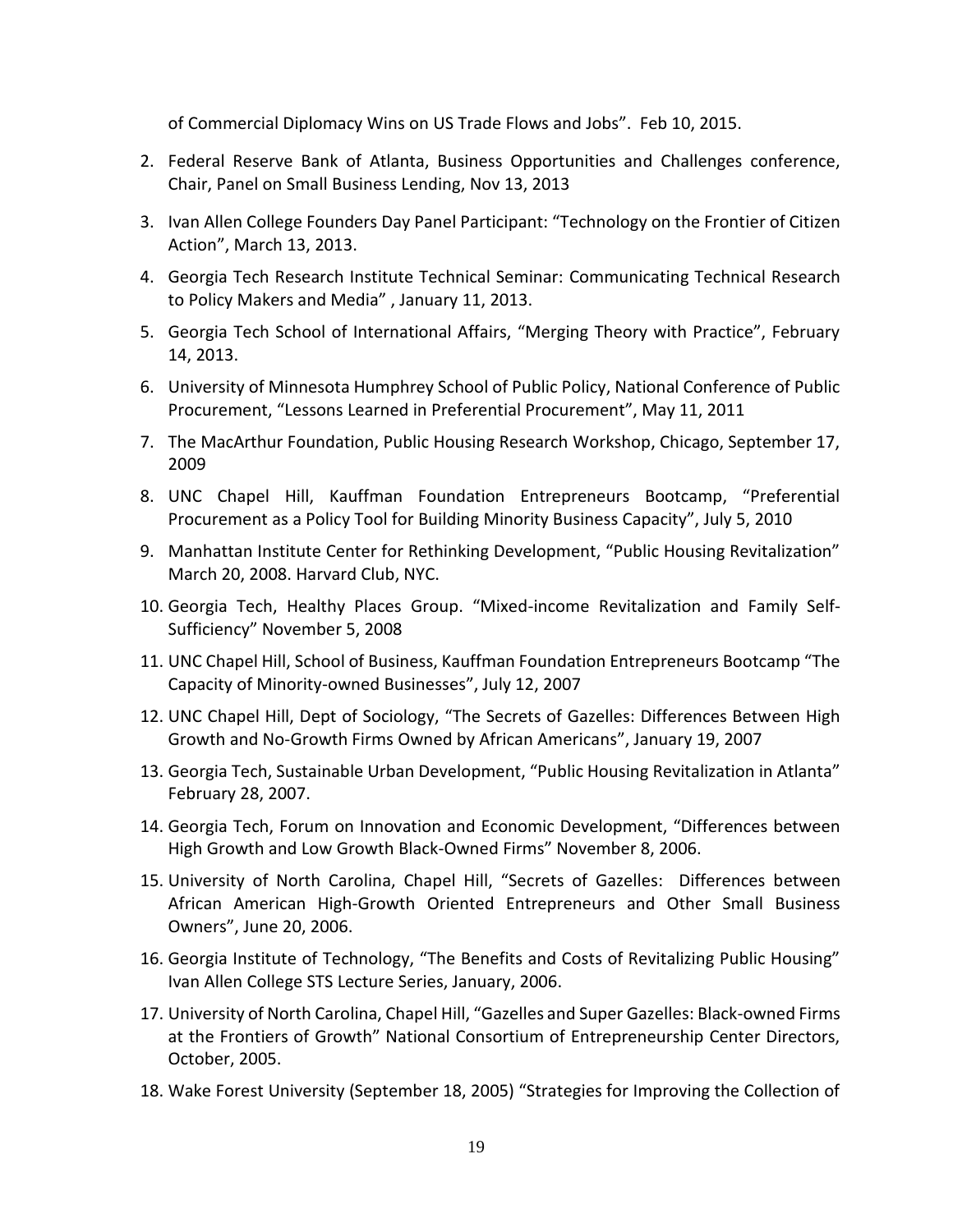Minority Business Data" Minority Business Development Agency (MBDA) Managers Meeting. Winston Salem, NC.

- 19. University of North Carolina, Chapel Hill, "The Role of Preferential Procurement Programs in Minority Business Development," Kauffman Foundation Entrepreneurship Boot Camp, July 5-8, 2005.
- 20. University of North Carolina, Chapel Hill, "The Impact of Mixed-Income Development on the Socio-economic Status of Public Housing Residents, (January 31, 2005). Visit jointly sponsored by Sociology, Economics and the Kennan Business School.
- 21. Georgia State University, Atlanta, GA. "Residential Mobility and Socio-economic Outcomes," November 2004.
- 22. University of North Carolina, Chapel Hill, "Minority Business and Local Economic Development," Kauffman Foundation Entrepreneurship Boot Camp, July 7, 2004.
- 23. Georgia Institute of Technology: Ivan Allen College Roundtable, "Environment Matters: The Impact of Mixed-Income Neighborhood Revitalization on the Quality of Life of Public Housing Residents in Atlanta." April 13, 2004
- 24. University of Texas, Austin, "Strict Scrutiny is Strict in Theory and Fatal in Fact," Center for Black Business History, Entrepreneurship and Technology, October 2003
- 25. UCLA, Invited Lecturer, Minority Business and Community Development, February, 2002
- 26. University of Pennsylvania, Centennial Celebration of W.E.B. Du Bois, The Philadelphia Negro, October 1998

| Shen Tao, AY2006/07               |  |
|-----------------------------------|--|
| Carrie Cooper, spring 07-Fall 07  |  |
| Deona DeClue, AY2006/07           |  |
| Iswardeep Singh, spring/summer 07 |  |
| Zhong Zhuang, AY2006/07           |  |
| Ryan Meriweter, Summer 07         |  |
| Jolea Bryant, summer 07           |  |
| Kai Williamson: summer 07         |  |
| Loubna Bouamane, AY2005/06        |  |
| Smitha Kartik, AY2005/06          |  |
|                                   |  |
|                                   |  |
|                                   |  |

# **E5. STUDENTS SUPPORTED WITH RESEARCH STIPENDS & TUITION, SINCE 2005**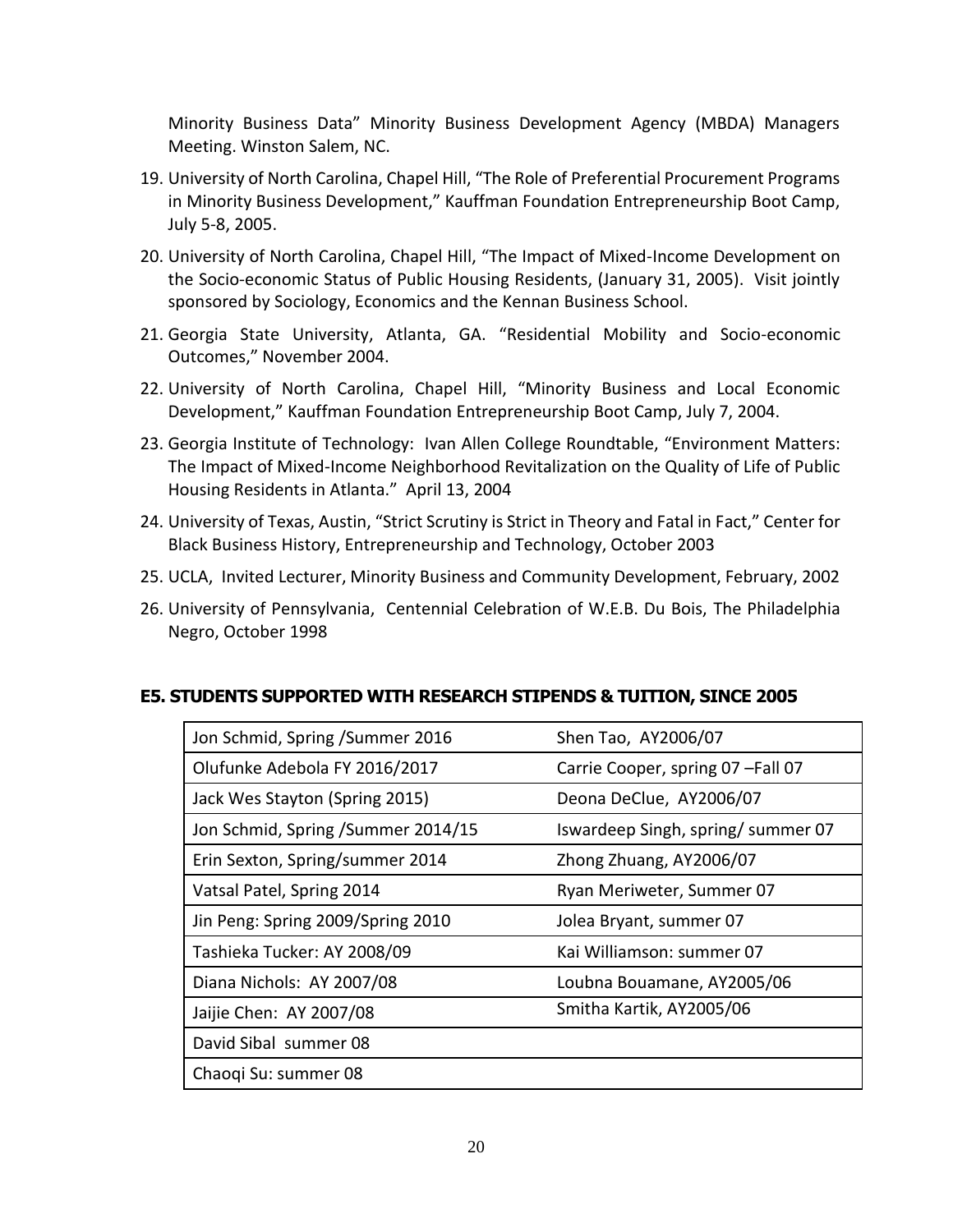Ruifeng Zhang: summer 08

Yijin Yun, AY2005/06, fall 07

## **F. OTHER SCHOLARLY AND CREATIVE ACCOMPLISHMENTS**

[www.gazelleindex.com](http://www.gazelleindex.com/) : website focused on information to improve the performance of minority and small business enterprises.

## **G. SOCIETAL AND POLICY IMPACTS**

## **G1. International Impacts**

Program Evaluator, Youth Unemployment Workforce Development Policies in South Africa. Joint with the National Democratic Institute and Institute for Race Relations in South Africa. January 2016 -

Advisor to the African Union; creating the AU Database on African Democratic Development (DADD). DADD is a key component of the AU's strategic plan to monitor and evaluate the compliance of member states with the AU Charter on Democracy, Elections and Governance, 2013 to present the.

Advisor to the Nigerian National Assembly House Committee on Millennium Development Goals. Provided monitoring and evaluation training for House Committee Members on MDGs. January 2011- 2012

Advisor to the South African Free State Legislative Assembly. Provided monitoring and evaluation training for Free State Assembly Members on monitoring and evaluating Millennium Development Goals, 2012 - 2013

Advisor to the Nigerian National Assembly on the establishment of NABRO (National Assembly Budgeting and Research Organization) 2009

## **G2. National Impacts**

Ken Burns Production, Public Housing Transformation in Atlanta, Forthcoming PBS Special, 2018 scheduled release.

[Economics Contributor to Al Jazeera America 2013-](http://s3.amazonaws.com/TVEyesMediaCenter/UserContent/143677/1378057.4975/CNN_12-07-2012_13.02.54.mp4) 2016

2016 Contributor to National Public Radio (NPR) and WWRL (New York City)

Cited in Wall Street Journal, 2016.

[Economics Contributor to CNN, 2008](http://s3.amazonaws.com/TVEyesMediaCenter/UserContent/143677/1378057.4975/CNN_12-07-2012_13.02.54.mp4) – 2014.

#### **Media Resource**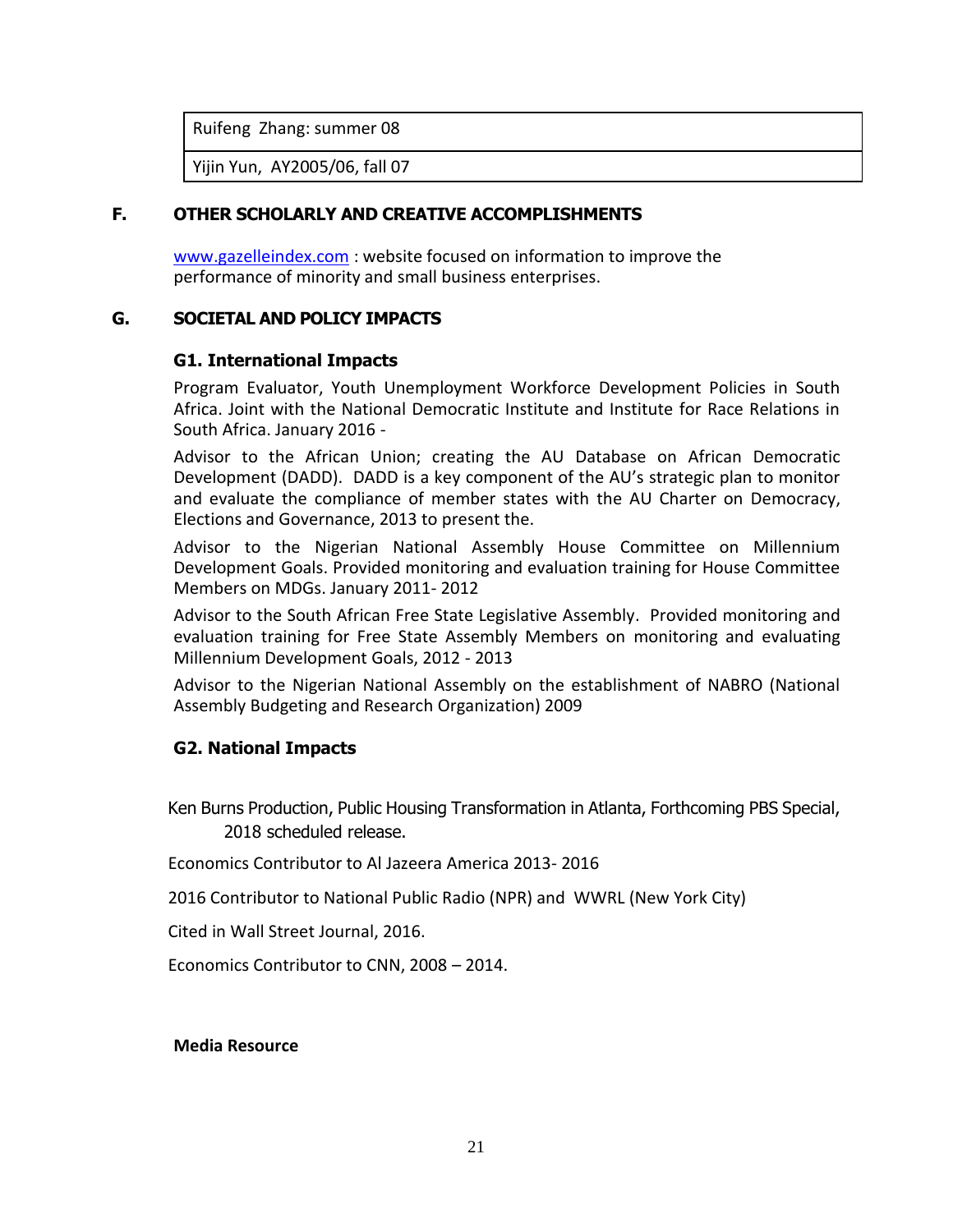| ABC TV, New<br>Orleans Affiliate            | Chicago Sun Times                  | Los Angeles Times                      | USA Today                             |
|---------------------------------------------|------------------------------------|----------------------------------------|---------------------------------------|
| America's Black<br>Forum                    | Cleveland Plain<br>Dealer          | Mommaerts from<br>L'Echo               | Wall Street Journal                   |
| <b>Associated Press</b>                     | <b>CNN</b> International           | Money Matters and<br>11 Alive News     | Wilmur Leon, Show,<br><b>XM Radio</b> |
| Atlanta<br>Constitution/Atlanta<br>Journal  | Commercial Appeal,<br>Memphis      | New York Times                         | WSB Radio, Atlanta                    |
| <b>Atlanta Business</b><br>Chronicle        | <b>Creative Loafing</b>            | <b>Nightly Business</b><br>Report, PBS | <b>Your Personal</b><br>Finance       |
| Atlanta Tribune                             | Dave FM Radio                      | Newsweek<br>Magazine.                  | <b>WABE Atlanta</b>                   |
| <b>Black Enterprise</b>                     | Detroit News                       | Public Access TV,<br>Atlanta           |                                       |
| <b>Black Issues in</b><br>Higher Education. | Diversity, Inc.                    | South Carolina<br>Public TV            |                                       |
| <b>Business Week On-</b><br>Line            | Georgia Public TV,<br>Prime Time   | <b>St. Louis Post</b><br>Dispatch      |                                       |
| <b>Business Radio</b><br>Network,           | <b>Headline News</b>               | Orlando Sentinel                       |                                       |
| Charlotte Observer.                         | In Contact, WABC<br>Atlanta        | Tampa Tribune                          |                                       |
| Chicago Public Radio                        | Korea, Chosun Daily<br><b>News</b> | TechjournalSouth                       |                                       |

## **G3 Congressional Testimony and Service**

Consultant: US Small Business Administration, creating a Business Development Index to SBA to track the performance and capacity of minority and small businesses, 2015.

Regulatory Influence: Prepared background research instrumental in revising Federal Regulation 49, CFR Part 26 (Personal Net Worth Criteria for Disadvantaged Business Enterprises and Section 8(a) Program Development businesses. 2012.

Primary Data and Research Analyst: US Senate Committee on Small Business and Entrepreneurship, 2012 – 2013.

Senate Roundtable Discussion: US Senate Committee on Small Business and Entrepreneurship, Entrepreneurship and Wealth Creation in the African American Community, Chaired by the Hon. Senator Mary L Landrieu, September, 2012.

White House Meeting : President's Council of Economic Advisors. "African Americans, Jobs and the Economy" April l, 11, 2012.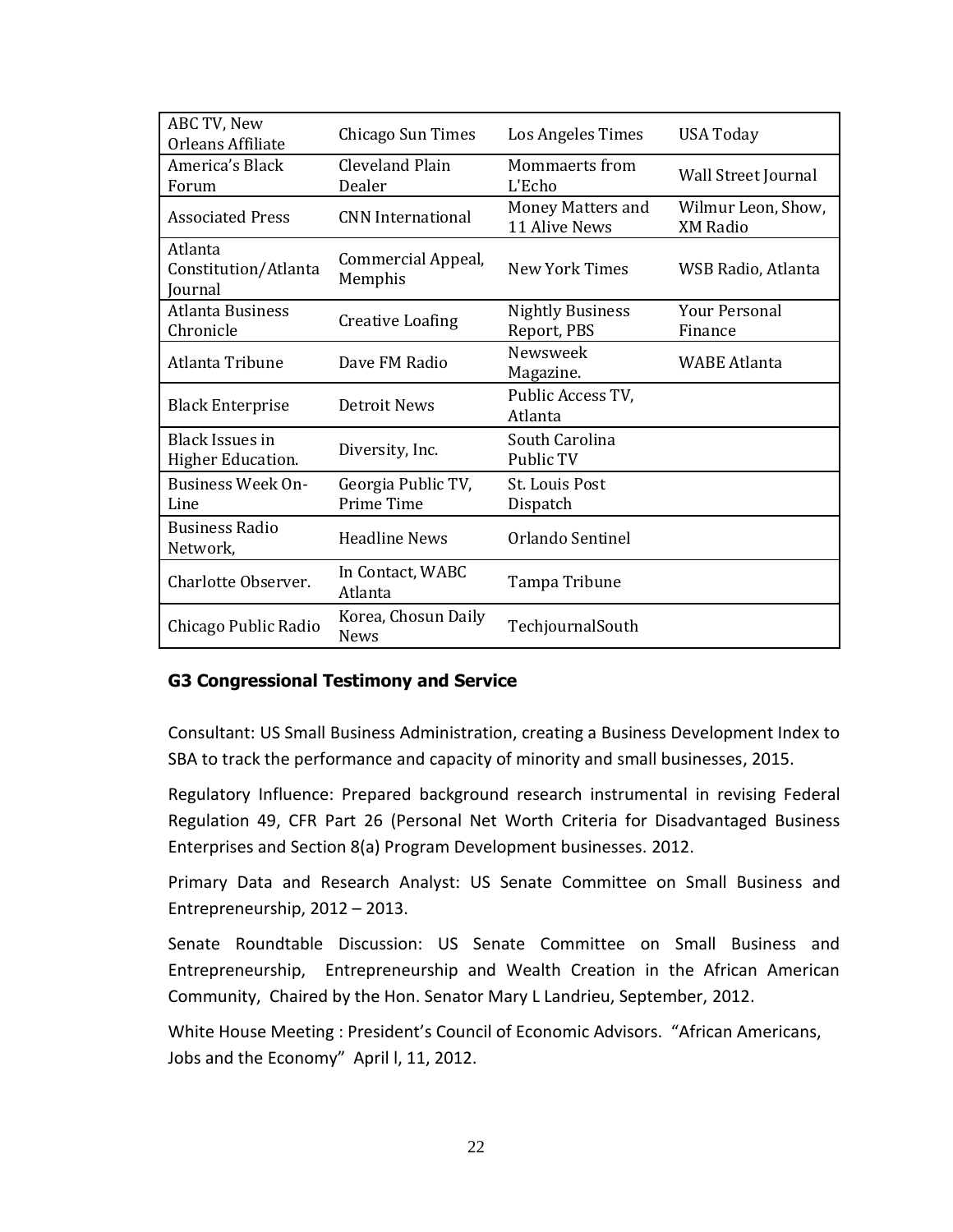Senate Roundtable Discussion: US Senate, Committee on Small Business and Entrepreneurship, , "Job Creation and Minority Business Development" Co-Chaired by the Hon. Senator Mary L Landrieu and Hon. Congressman Chaka Fattah, September 22, 2011.

Senate Roundtable Discussion,: US Senate Committee on Small Business and Entrepreneurship: "The Gazelle Index", Chaired by the Hon. Senator Mary L Landrieu, September, 2010.

House Testimony: US House of Representatives House Committee on Financial Services, Subcommittee on Housing and Community Opportunity, Topic: The Future of Public Housing. "Research Findings on the Impact of Public Housing Revitalization", Committee Chaired by Honorable Maxine Waters, July 28, 2009.

Senate Roundtable Discussion: US Senate Committee on Small Business and Entrepreneurship: on Minority Business Development, , Chaired by the Hon. Senator Mary L Landrieu, September 24, 2009.

House Testimony: US House of Representatives Committee on Oversight and Government Reform, September 24, 2008: "How Information Policy Affects the Competitive Viability of Small and Disadvantaged Businesses in Federal Contracting". Committee Chaired by the Honorable Wm. Lacy Clay

Senate Testimony: US Senate Committee on Small Business and Entrepreneurship, September 11, 2008: "Business Start-up Hurdles in Underserved Communities: Access to Venture Capital and Entrepreneurship Training". Committee chaired by the Honorable Senator John F. Kerry

# **V. TEACHING**

## **A. COURSES TAUGHT (excluding independent studies and release time for grant research)**

Spring 2017 INTA 3303/8303 Entrepreneurship and Development Fall 2016 INTA 4740 International Political Economy (EIA Capstone) Spring 2016 INTA 3303/8303 Entrepreneurship and Development Fall 2015 INTA 4740 International Political Economy (EIA Capstone) Spring 2015 INTA 8803/4803 Macroeconomic Policy and Development Fall 2014 INTA 8803/4803 Evaluating International Development Projects Spring 2014 INTA 8803/4803 Evaluating International Development Projects Fall 2013 INTA 8803/4803 Evaluating International Development Projects Spring 2013 ECON 2803 Macroeconomic Policy and Government Policy Spring 2013 ECON 4450 African American Entrepreneurship Fall 2012 ECON 2803 Macroeconomic Policy and Government Policy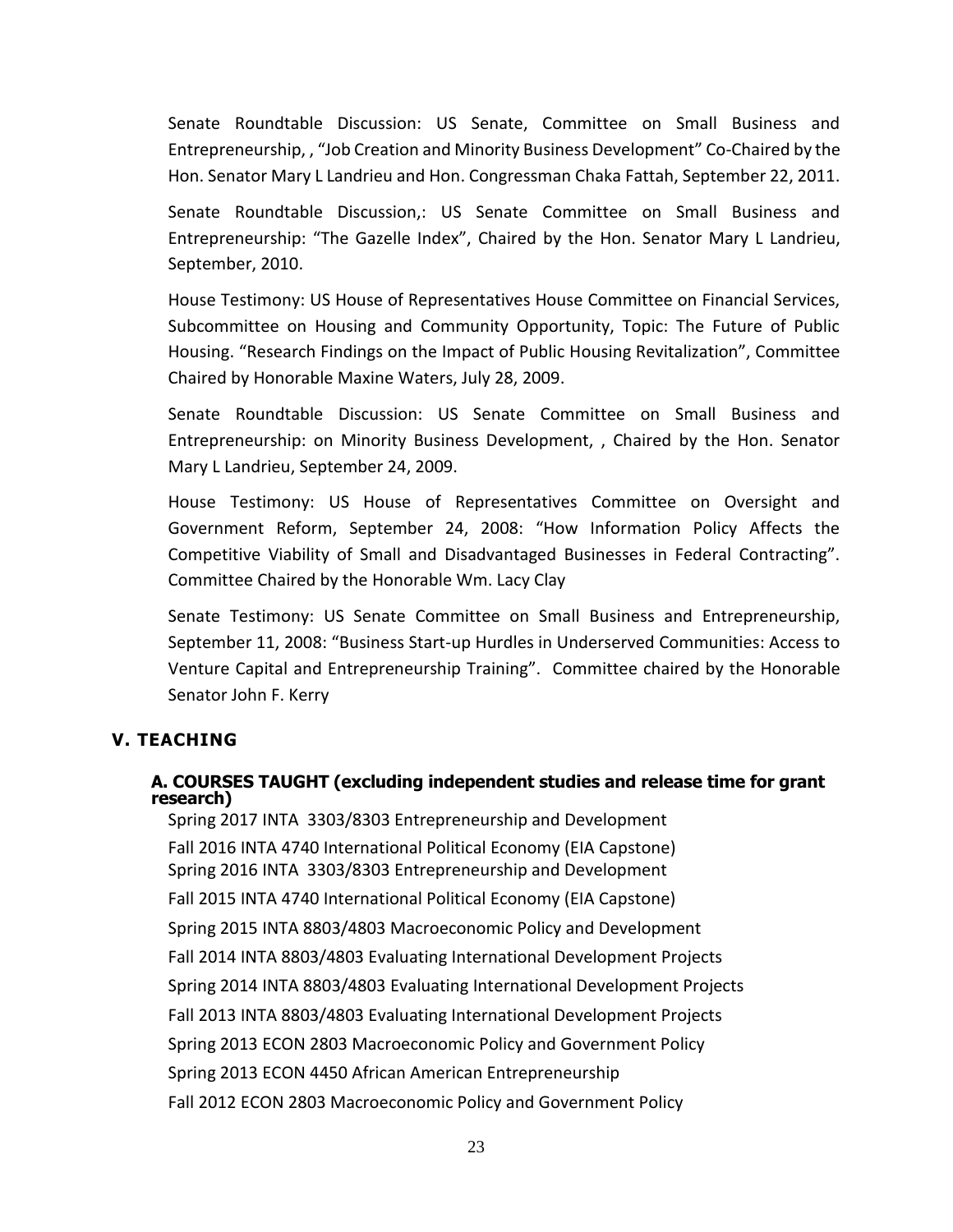Spring 2012 ECON 4450 African American Entrepreneurship Spring 2011 ECON 4450 African American Entrepreneurship Spring 2011 ECON 4450 African American Entrepreneurship Spring 2009 ECON 4450 African American Entrepreneurship Spring 2008 ECON 4450 African American Entrepreneurship Fall/Spring each AY 1985 – 2008 Econ 2105 Macro Principles Spring each AY 1985 – 2008 Econ 3105 Intermediate Macro Other Courses Taught Econ 6105 Graduate Macroeconomics Econ 4803/8803 Economic Development of the Inner City Econ 4321 Entrepreneurship and Technology

# **B. INDIVIDUAL STUDENT GUIDANCE**

## **B1. Ph.D. Students**

Kyungsoon Wang, PhD Committee Member, "The Characteristics of Resilient Neighborhood Housing Market during and after the US Housing Crisis", Graduated fall 2016. School of City and Regional Planning

Olufunke Adebola, PhD Advisor, 2015 - current

Jon Schmid, PhD, Committee Member, INTA, 2014- current

Mahir Partik, PhD Candidate, Aerospace Engineering, Georgia Tech, AY 2011/2012

Mitch Moody, Georgia Tech, City Planning Department, (2008) "Georgia's Long-Term Unemployed Workers: Sectoral Transitions, Wage Effects and Potential Workforce Development System Responses."

Sonia Gatchair, Georgia Tech, School of Public Policy, (2007), The Impact of High Tech Industries on Economic Outcomes of African Americans."

Loubna Bouamane, University Denis Diderot: Paris Vii – Paris, History Dept. (2007), "The History of African American Business Development"

Karen Starks Canada, Clark-Atlanta University, School of Social Work, , Graduated , (1997).

John Trimble, Georgia Tech, Industrial and Systems Engineering, Graduated, (1992)

# **B2. M.S. Students**

Carrie Cooper, 2007. "On the Explanation of the Wealthy Slave Class in Classical Athens",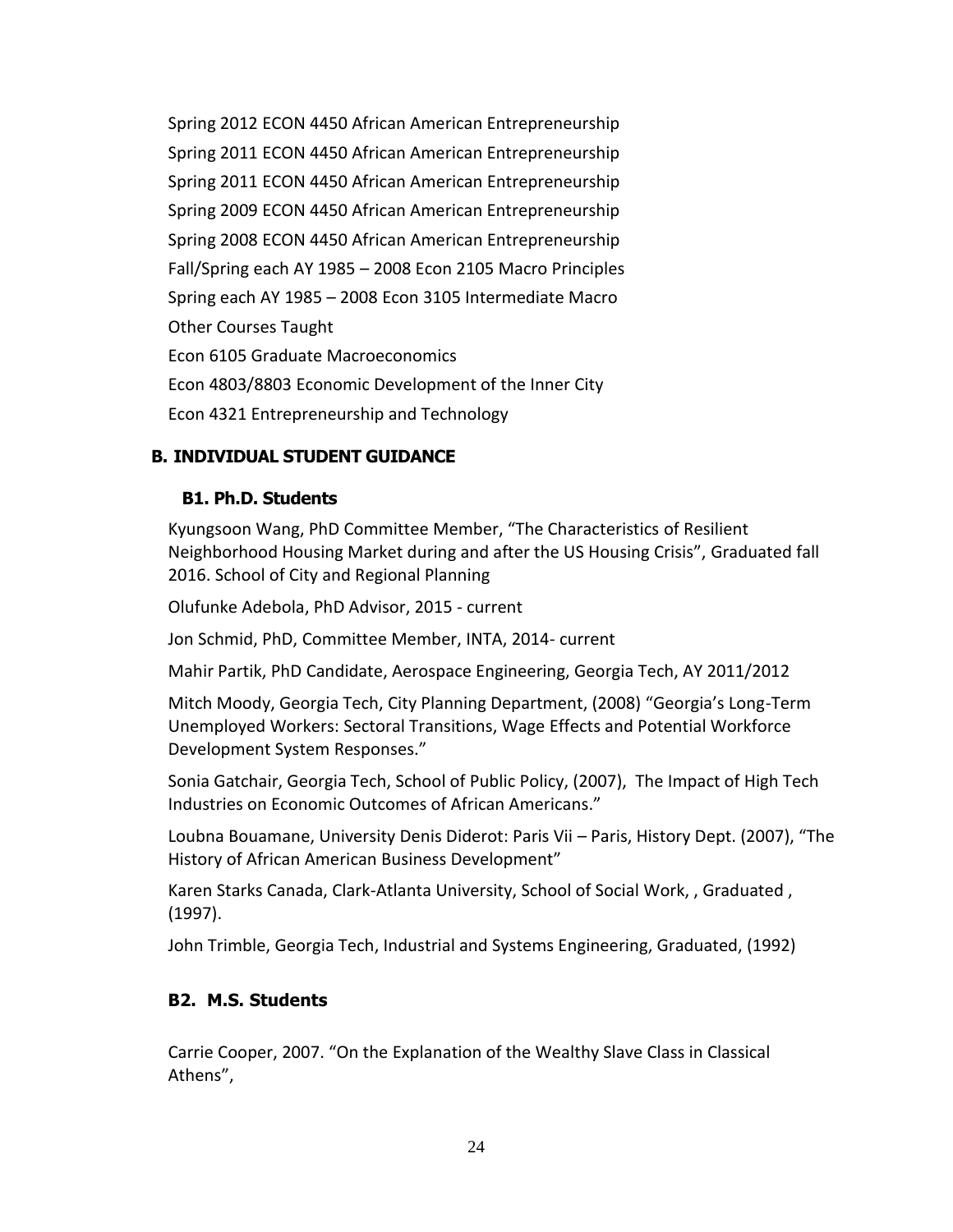Shen Tao, 2007. "A Theoretical and Tentative Analytical Approach to the Quality Life Index",

Zhong Zhuang, 2007 "Factors Influencing the Labor Force Participation of Low-Income Adults on Public Housing Assistance"

Deona DeClue, 2007. "A Comprehensive Study of the Factors Affecting Poverty and Inequality in Brazil"

# **B3. Undergraduate Students**

Alexey Yermalitsky, 2012 Andrew Kim, spring 08 Deona DeClue, spring 06 Therese Fernalld, spring 05. Radhika Nataraj, spring 05. Pinckney Stephens, spring 2004. Kathryn Hill, summer 2004. Niraj Patel, summer 2004. Amitanh Chopra, spring 2004.

# **VI. SERVICE AND PROFESSIONAL CONTRIBUTIONS**

# **A. Public and Community Boards, Councils and Memberships**

Spelman College Entrepreneurship Advisory Board, 2013

Vice President, West Virginia State University Board of Governors, 2005 – 2011.

Member, Atlanta Federal Reserve Bank "Small/Midsize Entrepreneurial Business Advisory Council, 2009-2011

Member, Atlanta Business League Chairman's Council, 2011 – 2013

Member, Black Enterprise Board of Economists, 1994 - present

President, Board of Directors: Hammonds House Galleries and Resource Center for African American Art, Inc., Atlanta, GA, 1994 to 1998.

Board of Directors: Butler Street YMCA, 1995 to 1999

City of Atlanta's Mayor's Council of Economic Advisors, City of Atlanta, served during the mayoral terms of the late Honorable Maynard H. Jackson, Honorable Bill Campbell, and Honorable Shirley Franklin, 1994 – 2010.

Board of Directors: Southern Center for Studies in Public Policy, Clark Atlanta University, 1990-96.

Research Advisory Panel of the National Commission on Entrepreneurship established by the Kaufman Foundation, 1999.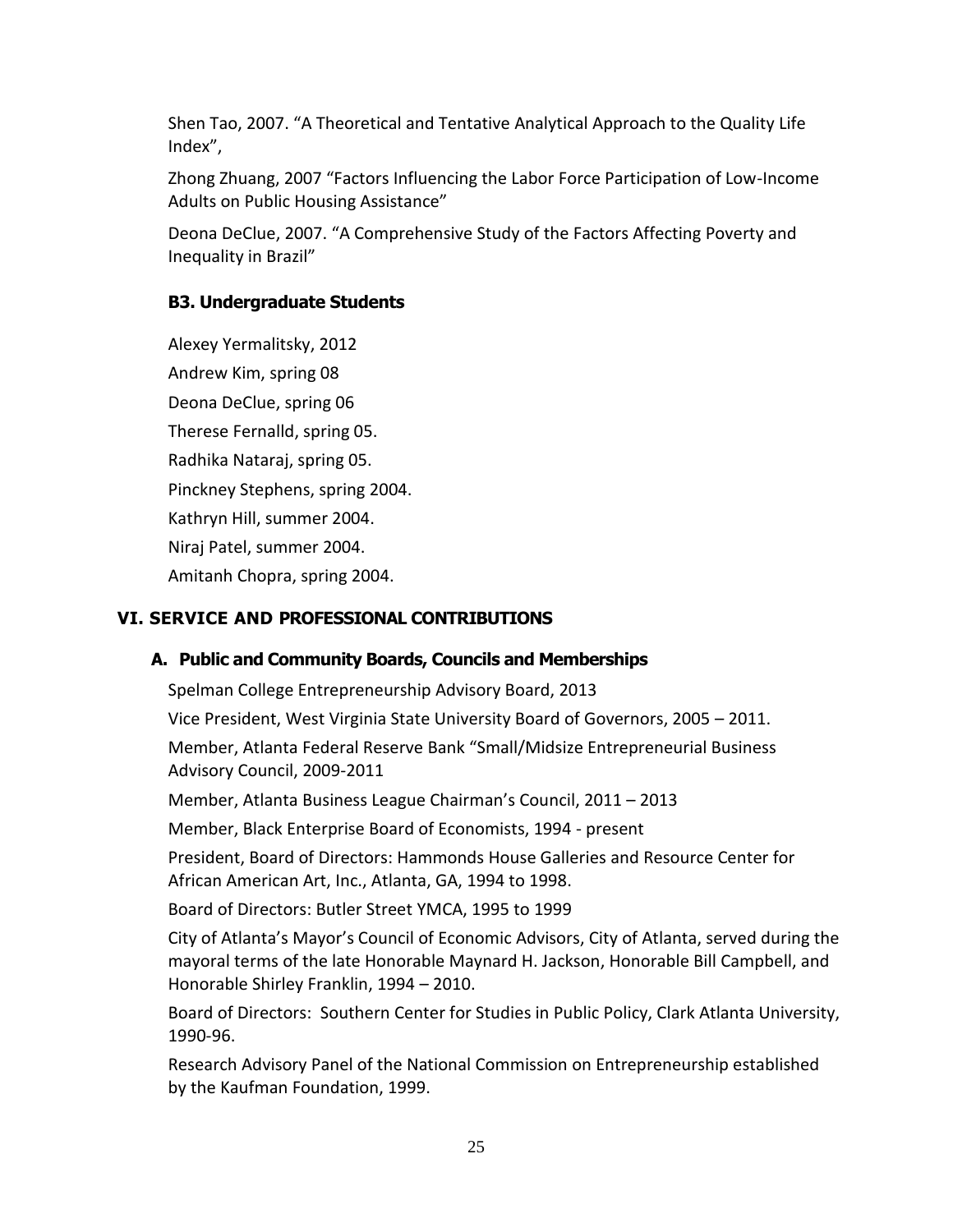Member of the Advisory Committee on Minority Business; Joint Center for Political and Economic Studies, Washington, D.C., September 1993

Member Georgia Joint Study Commission on Revenue Structure. July, 1993 to 1995

Member Georgia Commission on Child Support, 1990 to 1991

Member of the Steering Committee for a panel Study of Entrepreneurial Dynamics; Institute for Social Research, University of Michigan, November, 1992 to 1995

Member, National Research Council's Social Science Panel C for the selection of Ford Foundation Minority Doctoral and Dissertation Fellowship recipients. Washington, D.C., 1985 to 1990

Member, City of Atlanta Blue Ribbon Commission on the City's EBO Program, 1999

Member, City of Atlanta Water Privatization Review Panel, 1998

Board of Directors: American Civil Liberties Union, Atlanta, GA 1985-86.

# **B. Referee and Editorships**

Advisory Board: Harvard International Review, Referee: Urban Affairs Review Referee: Journal of the American Planning Association Referee: Housing Studies Referee: National Science Foundation Editor, Review of Black Political Economy, 1995 to 2005 Editorial Board, Economic Development Quarterly, 2004-2008 Editorial Board, Phylon, 2002-2008 Referee: Journal of Urban Affairs Referee: Housing Studies Review Referee: Russell Sage Foundation Editorial Board, Journal of Employee Assistance Research, 1990 to 1996

# **C. Professional Association Memberships**

American Economic Association American Evaluation Association Southern Economic Association National Economics Association Association for Public Policy Analysis and Management Sigma Xi

# **D. Institute Contributions**